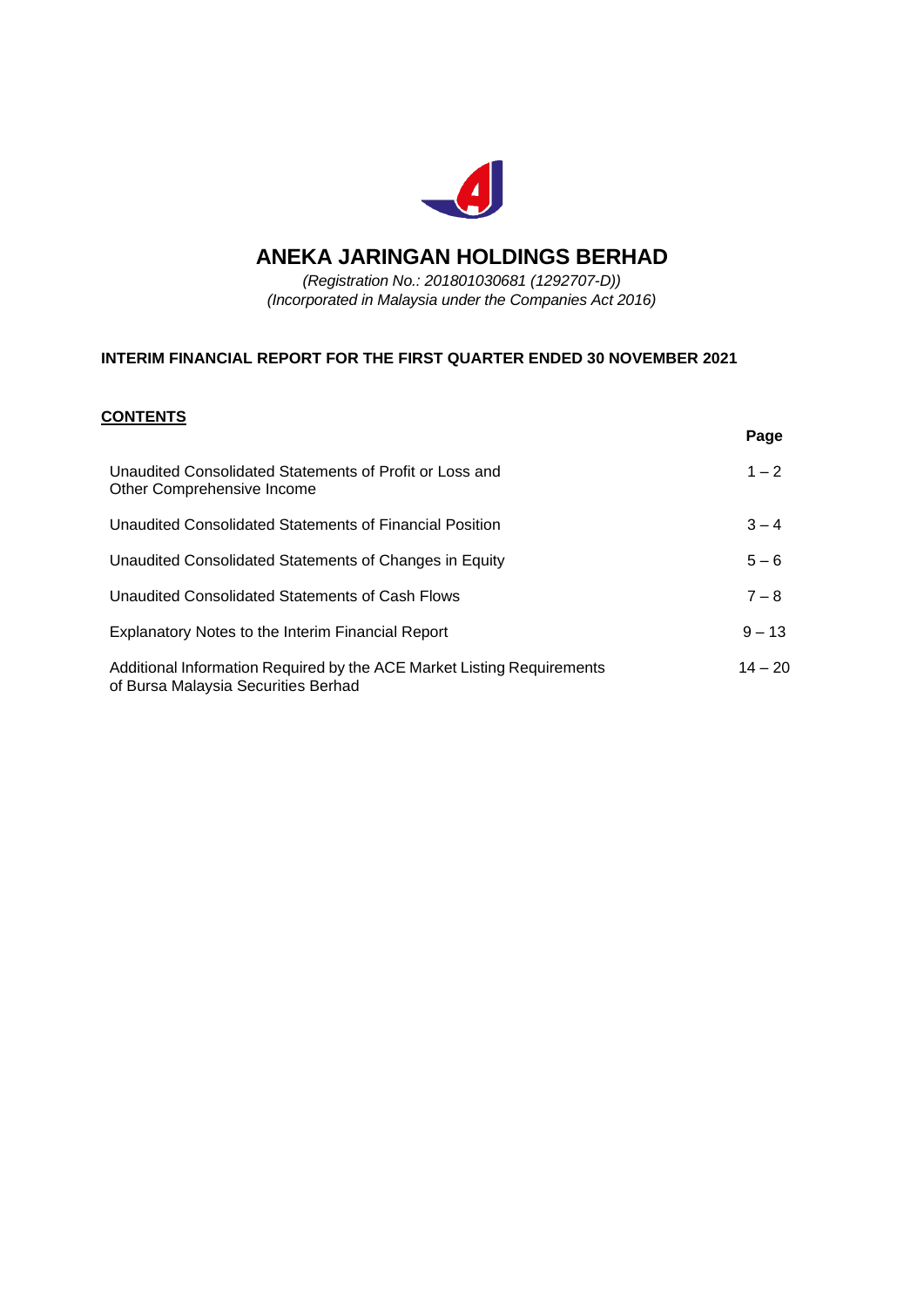

**UNAUDITED CONSOLIDATED STATEMENTS OF PROFIT OR LOSS AND OTHER COMPREHENSIVE INCOME FOR THE FIRST QUARTER ENDED 30 NOVEMBER 2021** (1)

|                                                                                                                                  | <b>UNAUDITED</b><br><b>CURRENT</b><br><b>YEAR</b><br><b>QUARTER</b><br>30.11.21<br><b>RM'000</b> | <b>UNAUDITED</b><br><b>PRECEDING</b><br><b>YEAR</b><br><b>QUARTER</b><br>30.11.20<br><b>RM'000</b> | <b>UNAUDITED</b><br><b>CURRENT</b><br><b>YEAR TO</b><br><b>DATE</b><br>30.11.21<br><b>RM'000</b> | <b>UNAUDITED</b><br><b>PRECEDING</b><br><b>YEAR TO</b><br><b>DATE</b><br>30.11.20<br><b>RM'000</b> |
|----------------------------------------------------------------------------------------------------------------------------------|--------------------------------------------------------------------------------------------------|----------------------------------------------------------------------------------------------------|--------------------------------------------------------------------------------------------------|----------------------------------------------------------------------------------------------------|
| Revenue                                                                                                                          | 41,638                                                                                           | 32,107                                                                                             | 41,638                                                                                           | 32,107                                                                                             |
| Cost of sales                                                                                                                    | (44, 514)                                                                                        | (26, 924)                                                                                          | (44, 514)                                                                                        | (26, 924)                                                                                          |
| Gross profit                                                                                                                     | (2,876)                                                                                          | 5,183                                                                                              | (2,876)                                                                                          | 5,183                                                                                              |
| Other income                                                                                                                     | 562                                                                                              | 193                                                                                                | 562                                                                                              | 193                                                                                                |
| Administrative expenses                                                                                                          | (2,060)                                                                                          | (3,919)                                                                                            | (2,060)                                                                                          | (3,919)                                                                                            |
| Net loss from impairment of<br>financial<br>instruments<br>and                                                                   | (5)                                                                                              |                                                                                                    | (5)                                                                                              |                                                                                                    |
| contract assets                                                                                                                  |                                                                                                  |                                                                                                    |                                                                                                  |                                                                                                    |
| Operating profit                                                                                                                 | (4, 379)                                                                                         | 1,457                                                                                              | (4, 379)                                                                                         | 1,457                                                                                              |
| Finance costs                                                                                                                    | (940)                                                                                            | (922)                                                                                              | (940)                                                                                            | (922)                                                                                              |
| (Loss) / Profit before taxation                                                                                                  | (5, 319)                                                                                         | 535                                                                                                | (5, 319)                                                                                         | 535                                                                                                |
| Income<br>tax<br>benefit<br>$\prime$<br>(expense)                                                                                | (89)                                                                                             | (471)                                                                                              | (89)                                                                                             | (471)                                                                                              |
| (Loss) / Profit after taxation                                                                                                   | (5, 408)                                                                                         | 64                                                                                                 | (5, 408)                                                                                         | 64                                                                                                 |
| Other comprehensive (loss) /<br>income, net of tax                                                                               |                                                                                                  |                                                                                                    |                                                                                                  |                                                                                                    |
| that may<br>ltem<br>not<br>be<br>reclassified subsequently to<br>profit or loss<br>Remeasurement of defined<br>benefit plan      | (2)                                                                                              | (2)                                                                                                | (2)                                                                                              | (2)                                                                                                |
| Item that may be reclassified<br>subsequently to profit or loss<br>differences<br>Exchange<br>on<br>translation<br>οf<br>foreign |                                                                                                  |                                                                                                    |                                                                                                  |                                                                                                    |
| operations                                                                                                                       | 177                                                                                              | 166                                                                                                | 177                                                                                              | 166                                                                                                |
| <b>Total comprehensive (loss)</b><br>/ income for the financial                                                                  |                                                                                                  |                                                                                                    |                                                                                                  |                                                                                                    |
| period                                                                                                                           | (5, 233)                                                                                         | 228                                                                                                | (5, 233)                                                                                         | 228                                                                                                |
| (LOSS) / PROFIT<br><b>ATTRIBUTABLE TO:-</b>                                                                                      |                                                                                                  |                                                                                                    |                                                                                                  |                                                                                                    |
| Owners of the Company                                                                                                            | (5,644)                                                                                          | (464)                                                                                              | (5,644)                                                                                          | (464)                                                                                              |
| Non-controlling interests                                                                                                        | 236                                                                                              | 528                                                                                                | 236                                                                                              | 528                                                                                                |
|                                                                                                                                  | (5, 408)                                                                                         | 64                                                                                                 | (5, 408)                                                                                         | 64                                                                                                 |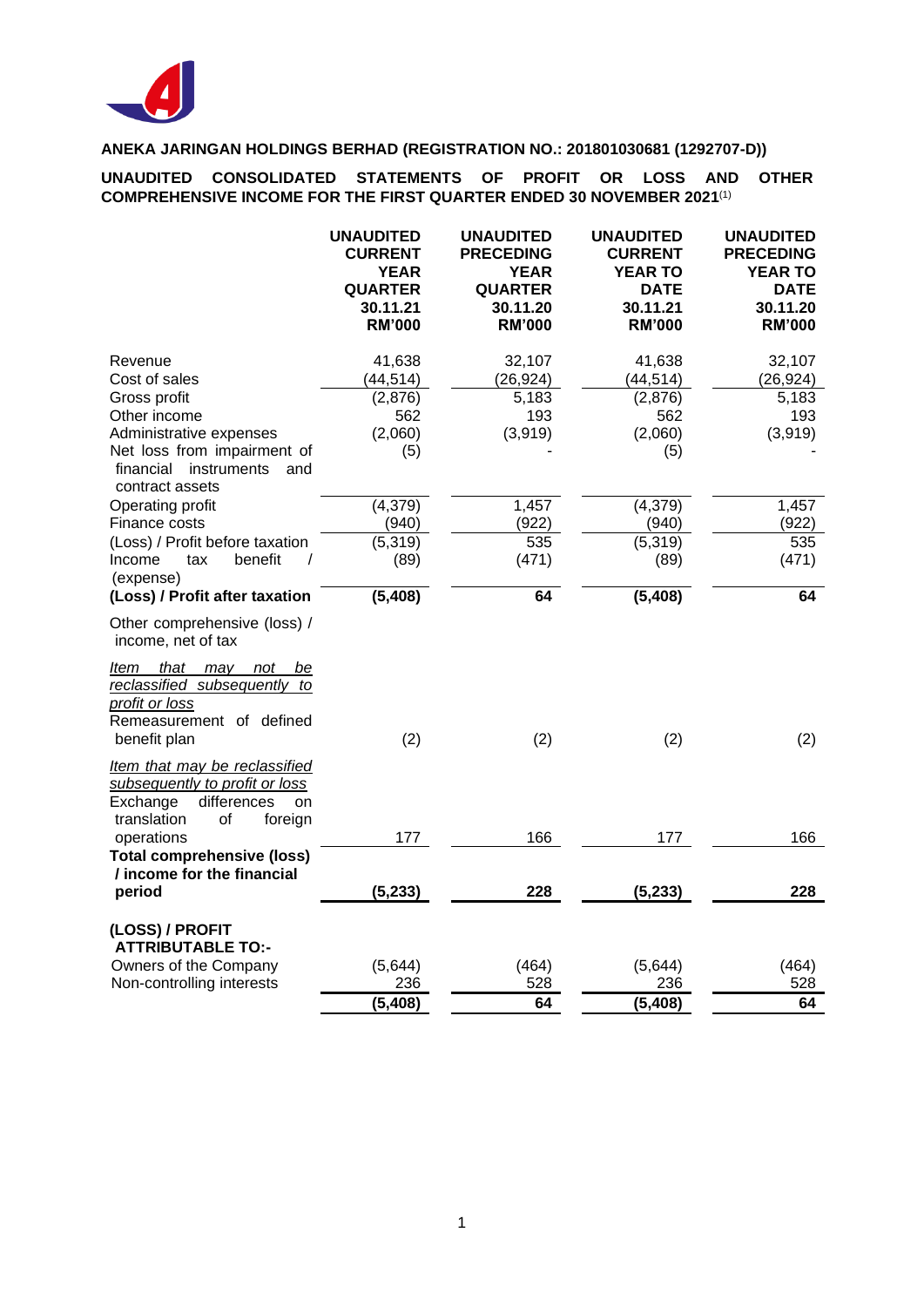

#### **UNAUDITED CONSOLIDATED STATEMENTS OF PROFIT OR LOSS AND OTHER COMPREHENSIVE INCOME FOR THE FIRST QUARTER ENDED 30 NOVEMBER 2021**(1) **(CONT'D)**

|                                                                           | <b>UNAUDITED</b> | <b>UNAUDITED</b> | <b>UNAUDITED</b> | <b>UNAUDITED</b> |
|---------------------------------------------------------------------------|------------------|------------------|------------------|------------------|
|                                                                           | <b>CURRENT</b>   | <b>PRECEDING</b> | <b>CURRENT</b>   | <b>PRECEDING</b> |
|                                                                           | <b>YEAR</b>      | <b>YEAR</b>      | <b>YEAR TO</b>   | <b>YEAR TO</b>   |
|                                                                           | <b>QUARTER</b>   | <b>QUARTER</b>   | <b>DATE</b>      | <b>DATE</b>      |
|                                                                           | 30.11.21         | 30.11.20         | 30.11.21         | 30.11.20         |
|                                                                           | <b>RM'000</b>    | <b>RM'000</b>    | <b>RM'000</b>    | <b>RM'000</b>    |
| <b>TOTAL COMPREHENSIVE</b><br>(LOSS) / INCOME<br><b>ATTRIBUTABLE TO:-</b> |                  |                  |                  |                  |
| Owners of the Company                                                     | (5, 548)         | (374)            | (5, 548)         | (374)            |
| Non-controlling interests                                                 | 315              | 602              | 315              | 602              |
|                                                                           | (5,233)          | 228              | (5, 233)         | 228              |
| (Loss) / Earnings per share<br>attributable to owners of<br>the Company:- |                  |                  |                  |                  |
| - Basic (Sen)                                                             | (1.05)           | $(0.10)^{(2)}$   | (1.05)           | $(0.10)^{(2)}$   |
| - Diluted (Sen)                                                           | (1.05)           | $(0.10)^{(2)}$   | (1.05)           | $(0.10)^{(2)}$   |

#### **Notes:**

- (1) The basis of preparation of the Unaudited Consolidated Statements of Profit or Loss and Other Comprehensive Income are disclosed in Note A1 and should be read in conjunction with the Annual Financial Report for the year ended 31 August 2021 and the accompanying explanatory notes attached to this interim financial report.
- (2) The basic loss per share is computed based on profit after taxation attributable to the owners of the Company and divided by the weighted average number of ordinary shares in issue as at 30 November 2020. The diluted loss per share is equivalent to the basic loss per share as the Company does not have any convertible securities outstanding.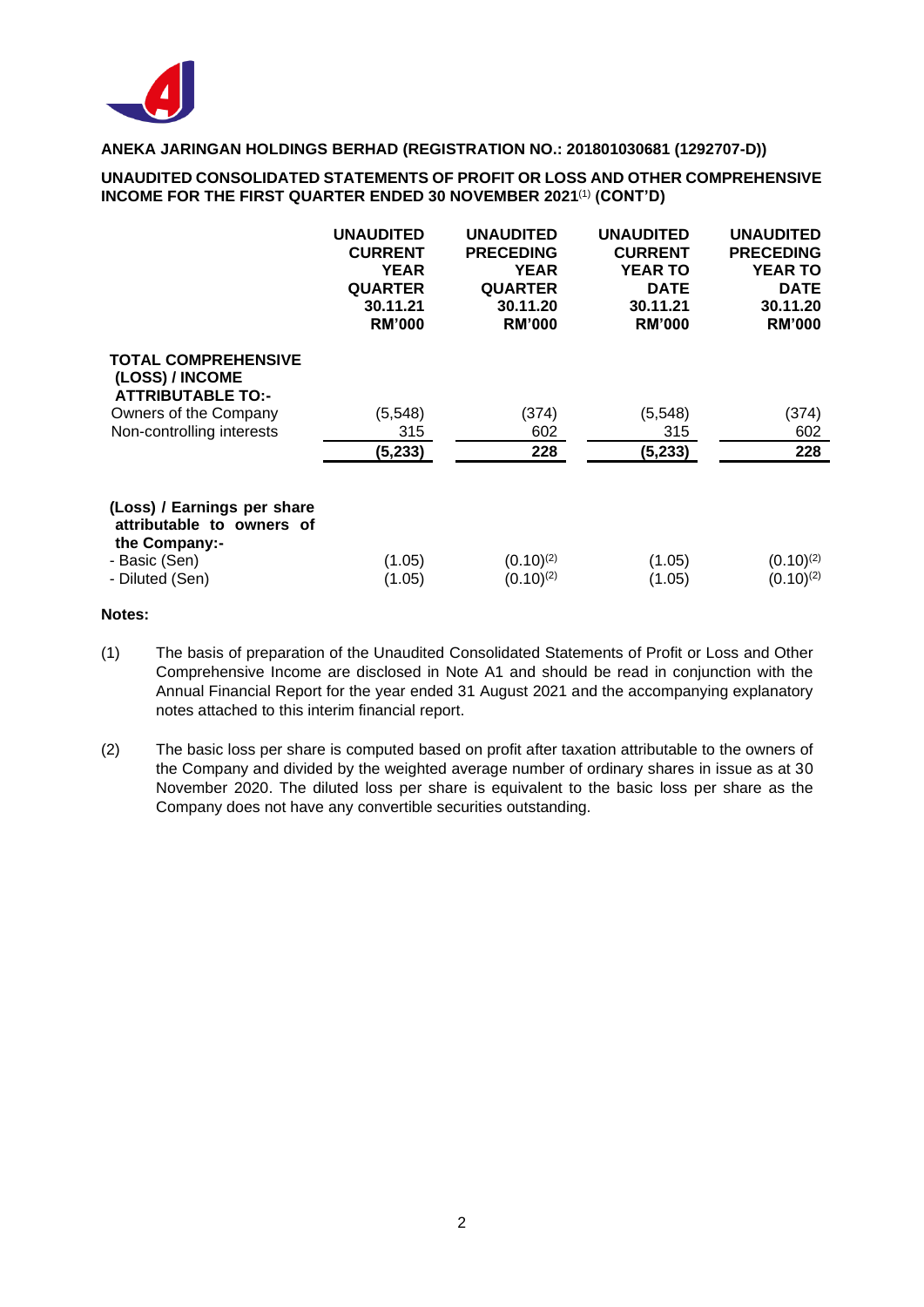

**UNAUDITED CONSOLIDATED STATEMENTS OF FINANCIAL POSITION AS AT 30 NOVEMBER 2021** (1)

|                                                                                                           | <b>Unaudited</b><br>30.11.21<br><b>RM'000</b> | <b>Audited</b><br>31.8.21<br><b>RM'000</b> |
|-----------------------------------------------------------------------------------------------------------|-----------------------------------------------|--------------------------------------------|
| <b>ASSETS</b>                                                                                             |                                               |                                            |
| <b>Non-Current Assets</b>                                                                                 |                                               |                                            |
| Property, plant and equipment                                                                             | 63,821                                        | 64,361                                     |
| Investment properties                                                                                     | 5,076                                         | 5,096                                      |
| Investment in joint venture                                                                               | 370                                           | 370                                        |
| Trade and other receivables                                                                               | 7                                             | 7                                          |
| <b>Total Non-Current Assets</b>                                                                           | 69,274                                        | 69,834                                     |
| <b>Current Assets</b>                                                                                     |                                               |                                            |
| Current tax assets                                                                                        | 4,523                                         | 4,076                                      |
| Trade and other receivables                                                                               | 67,100                                        | 64,576                                     |
| Contract assets                                                                                           | 81,084                                        | 77,707                                     |
| Other current assets                                                                                      | 5,101                                         | 4,085                                      |
| Short term investments                                                                                    | 4,091                                         | 4,072                                      |
| Cash and short-term deposits                                                                              | 15,395                                        | 13,446                                     |
| <b>Total Current Assets</b>                                                                               | 177,294                                       | 167,962                                    |
| <b>TOTAL ASSETS</b>                                                                                       | 246,568                                       | 237,796                                    |
| <b>EQUITY AND LIABILITIES</b><br><b>Equity Attributable to the Owners of the Company</b><br>Share capital | 123,618                                       | 123,618                                    |
| Reorganisation reserve                                                                                    | (76, 342)                                     | (76, 342)                                  |
| Exchange reserve                                                                                          | (51)                                          | (148)                                      |
| Retained earnings                                                                                         | 58,638                                        | 64,283                                     |
| Shareholders' fund                                                                                        | 105,863                                       | 111,411                                    |
| Non-controlling interests                                                                                 | 3,648                                         | 3,333                                      |
| <b>TOTAL EQUITY</b>                                                                                       | 109,511                                       | 114,744                                    |
| <b>Non-Current Liabilities</b>                                                                            |                                               |                                            |
| Loans and borrowings                                                                                      | 30,390                                        | 31,680                                     |
| <b>Employees benefits</b>                                                                                 | 707                                           | 666                                        |
| Deferred tax liabilities                                                                                  | 1,520                                         | 1,520                                      |
| <b>Total Non-Current Liabilities</b>                                                                      | 32,617                                        | 33,866                                     |
| <b>Current Liabilities</b>                                                                                |                                               |                                            |
| Loans and borrowings                                                                                      | 39,412                                        | 37,878                                     |
| <b>Current tax liabilities</b>                                                                            | 57                                            | 19                                         |
| Provisions                                                                                                | 4,300                                         | 4,300                                      |
| Trade and other payables                                                                                  | 60,671                                        | 46,989                                     |
| <b>Total Current Liabilities</b>                                                                          | 104,440                                       | 89,186                                     |
| <b>TOTAL LIABILITIES</b>                                                                                  | 137,057                                       | 123,052                                    |
| <b>TOTAL EQUITY AND LIABILITIES</b>                                                                       | 246,568                                       | 237,796                                    |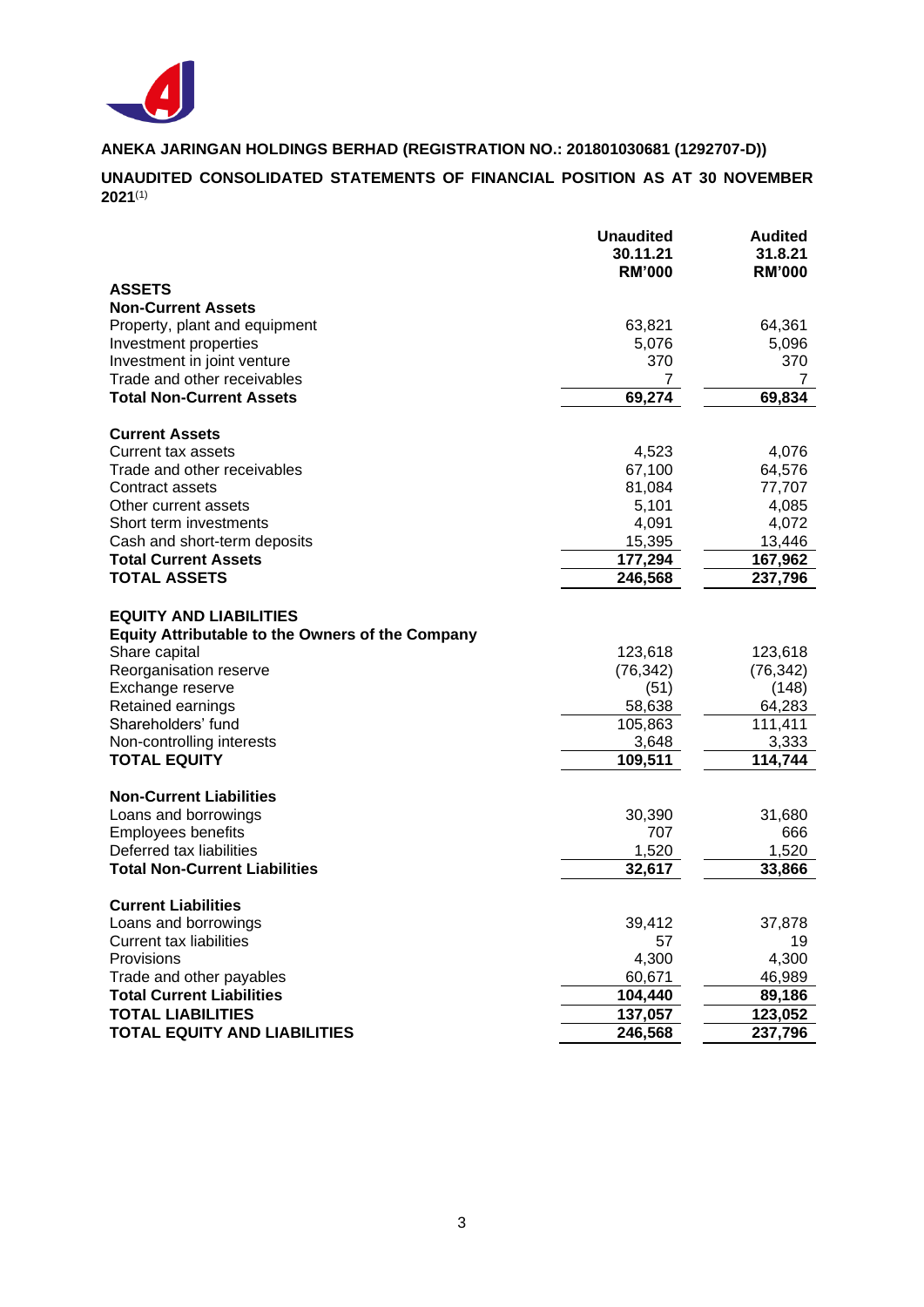

### **UNAUDITED CONSOLIDATED STATEMENTS OF FINANCIAL POSITION AS AT 30 NOVEMBER 2021** (1) **(CONT'D)**

|                                                                                               | <b>Unaudited</b><br>30.11.21 | <b>Audited</b><br>31.8.21 |
|-----------------------------------------------------------------------------------------------|------------------------------|---------------------------|
| Number of issued shares ('000)<br>Net assets per ordinary share attributable to owners of the | 538.100                      | 538.100                   |
| Company (Sen)                                                                                 | 19.67                        | 20.70                     |

#### **Notes:**

(1) The basis of preparation of the Unaudited Consolidated Statements of Financial Position are disclosed in Note A1 and should be read in conjunction with the Annual Financial Report for the year ended 31 August 2021 and the accompanying explanatory notes attached to this interim financial report.

[The rest of this page has been intentionally left blank]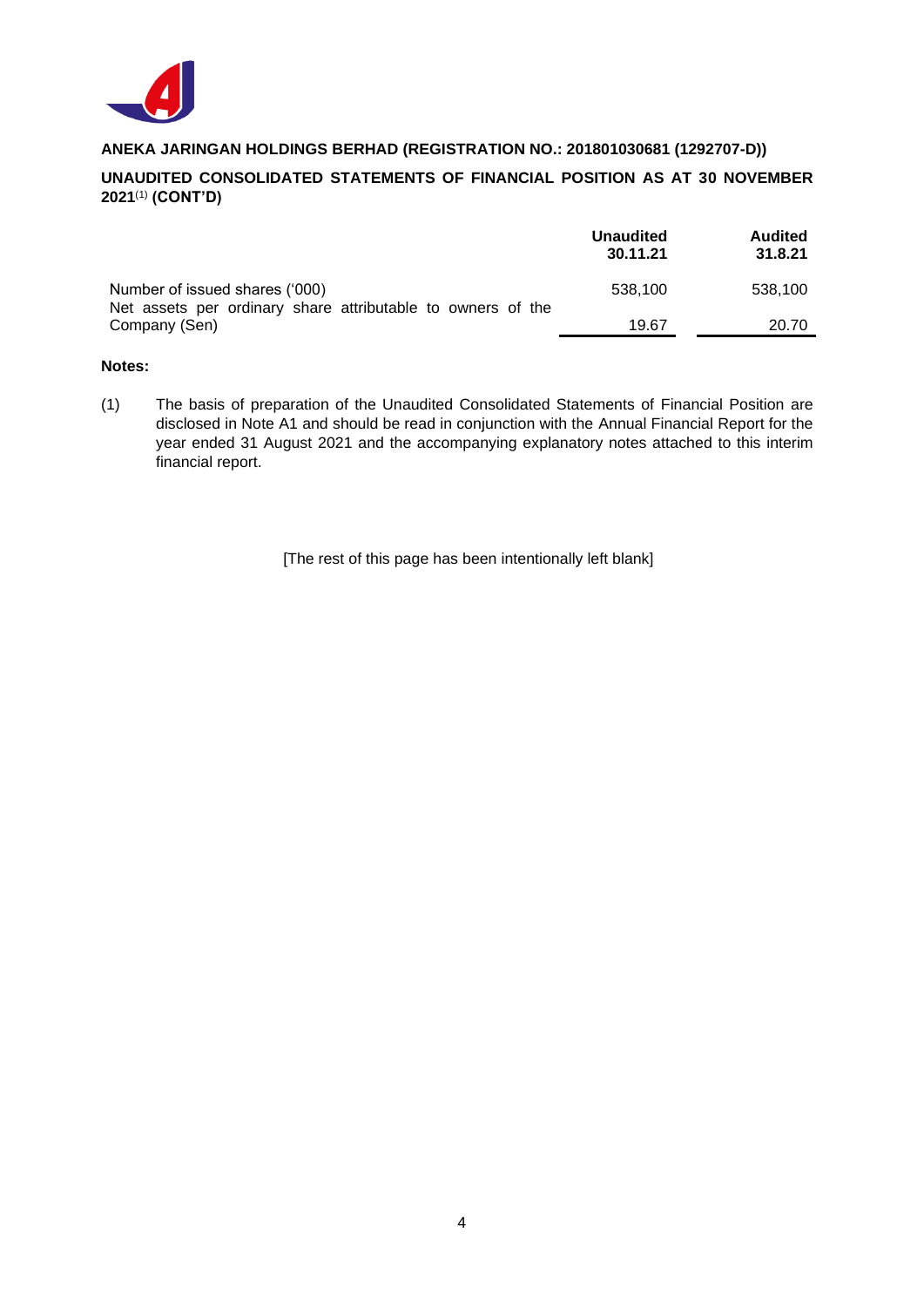

#### **UNAUDITED CONSOLIDATED STATEMENTS OF CHANGES IN EQUITY FOR THE QUARTER AND YEAR TO DATE ENDED 30 NOVEMBER 2021** (1)

|                                                        | <------ Non-Distributable ------>               |                                                   |                                                    | <b>Distributable</b>                                | <b>Attributable</b><br>to Owners   | Non-<br>Controlling               | <b>Total</b><br><b>Equity</b> |
|--------------------------------------------------------|-------------------------------------------------|---------------------------------------------------|----------------------------------------------------|-----------------------------------------------------|------------------------------------|-----------------------------------|-------------------------------|
|                                                        | <b>Share</b><br><b>Capital</b><br><b>RM'000</b> | Reorganisation<br><b>Reserve</b><br><b>RM'000</b> | <b>Exchange</b><br><b>Reserve</b><br><b>RM'000</b> | <b>Retained</b><br><b>Earnings</b><br><b>RM'000</b> | of the<br>Company<br><b>RM'000</b> | <b>Interests</b><br><b>RM'000</b> | <b>RM'000</b>                 |
| Balance as at 1.9.20                                   | 79,642                                          | (76, 342)                                         | (221)                                              | 85,671                                              | 88,750                             | 5,315                             | 94,065                        |
| Profit for the financial period                        | -                                               |                                                   |                                                    | (464)                                               | (464)                              | 528                               | 64                            |
| Other comprehensive income for the financial<br>period |                                                 |                                                   | 91                                                 | (1)                                                 | 90                                 | 74                                | 164                           |
| Total comprehensive income for the financial<br>period |                                                 |                                                   | 91                                                 | (465)                                               | (374)                              | 602                               | 228                           |
| Transactions with owners:-                             |                                                 |                                                   |                                                    |                                                     |                                    |                                   |                               |
| - Issuance of ordinary shares of Company               | 46.164                                          |                                                   |                                                    |                                                     | 46,164                             |                                   | 46,164                        |
| - Share issue expenses                                 | (2, 188)                                        |                                                   |                                                    |                                                     | (2, 188)                           | $\sim$                            | (2, 188)                      |
| <b>Balance as at 30.11.20</b>                          | 123,618                                         | (76, 342)                                         | (130)                                              | 85,206                                              | 132,352                            | 5,917                             | 138,269                       |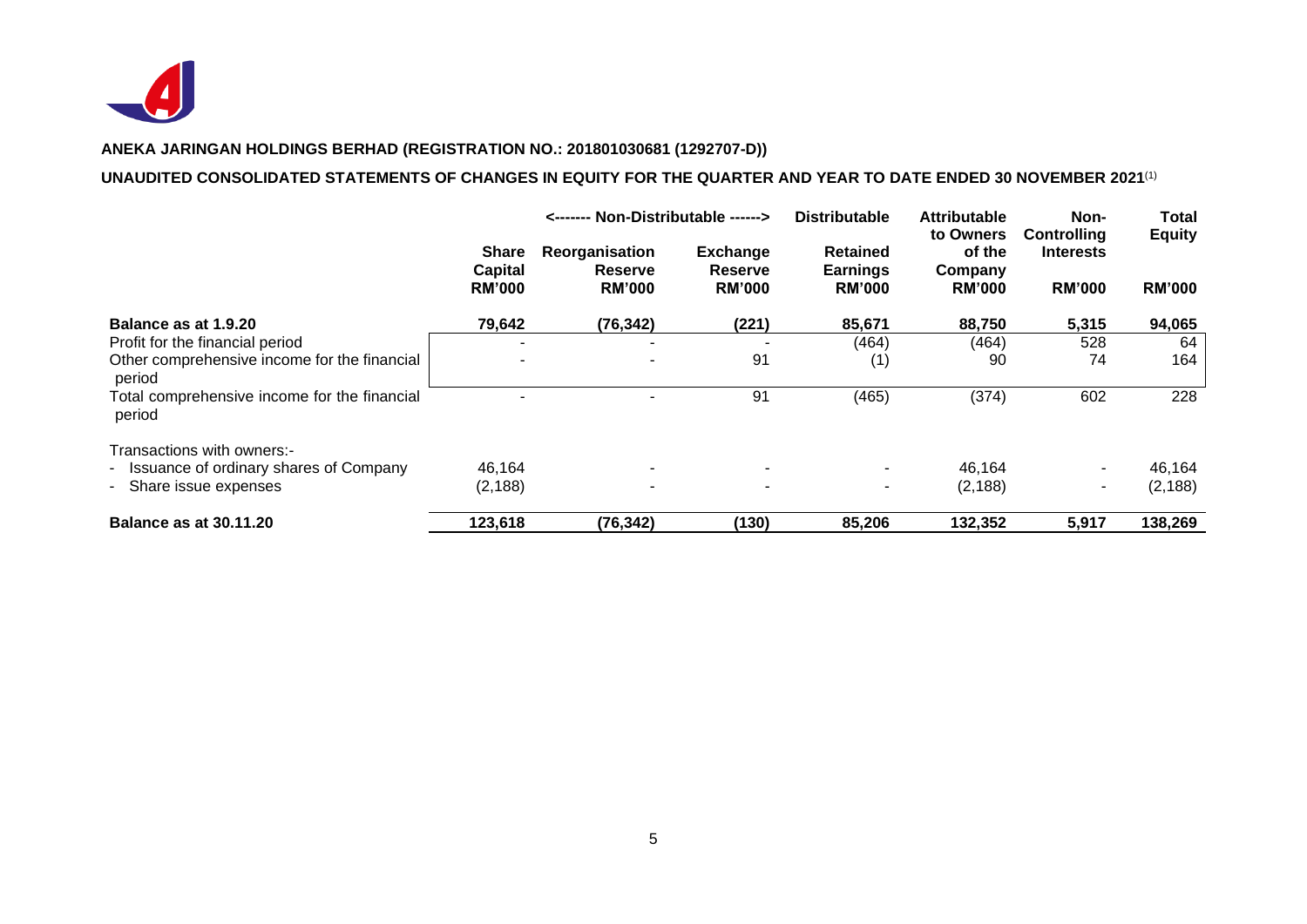

### **UNAUDITED CONSOLIDATED STATEMENTS OF CHANGES IN EQUITY FOR THE QUARTER AND YEAR TO DATE ENDED 30 NOVEMBER 2021**(1) **(CONT'D)**

|                                                                        |                                   | <------- Non-Distributable ------>                |                                             | <b>Distributable</b>                                | <b>Attributable</b>                             | Non-                                                    | <b>Total</b>                   |
|------------------------------------------------------------------------|-----------------------------------|---------------------------------------------------|---------------------------------------------|-----------------------------------------------------|-------------------------------------------------|---------------------------------------------------------|--------------------------------|
|                                                                        | Share<br>Capital<br><b>RM'000</b> | Reorganisation<br><b>Reserve</b><br><b>RM'000</b> | <b>Exchange</b><br>Reserve<br><b>RM'000</b> | <b>Retained</b><br><b>Earnings</b><br><b>RM'000</b> | to Owners<br>of the<br>Company<br><b>RM'000</b> | <b>Controlling</b><br><b>Interests</b><br><b>RM'000</b> | <b>Equity</b><br><b>RM'000</b> |
| Balance as at 1.9.21                                                   | 123,618                           | (76, 342)                                         | (148)                                       | 64,283                                              | 111,411                                         | 3,333                                                   | 114,744                        |
| Profit for the financial period                                        |                                   |                                                   |                                             | (5,644)                                             | (5,644)                                         | 236                                                     | (5,408)                        |
| Other comprehensive income for the financial<br>period                 |                                   |                                                   | 97                                          | (1)                                                 | 96                                              | 79                                                      | 175                            |
| Total comprehensive income for the financial<br>period                 |                                   |                                                   | 97                                          | (5,645)                                             | (5, 548)                                        | 315                                                     | (5,233)                        |
| Transactions with owners:-<br>- Issuance of ordinary shares of Company |                                   |                                                   |                                             |                                                     |                                                 |                                                         |                                |
| - Share issue expenses                                                 |                                   |                                                   |                                             |                                                     | $\blacksquare$                                  |                                                         |                                |
| <b>Balance as at 30.11.21</b>                                          | 123,618                           | (76, 342)                                         | (51)                                        | 58,638                                              | 105,863                                         | 3,648                                                   | 109,511                        |

#### **Notes:**

(1) The basis of preparation of the Unaudited Consolidated Statements of Changes in Equity are disclosed in Note A1 and should be read in conjunction with the Annual Financial Report for the year ended 31 August 2021 and the accompanying explanatory notes attached to this interim financial report.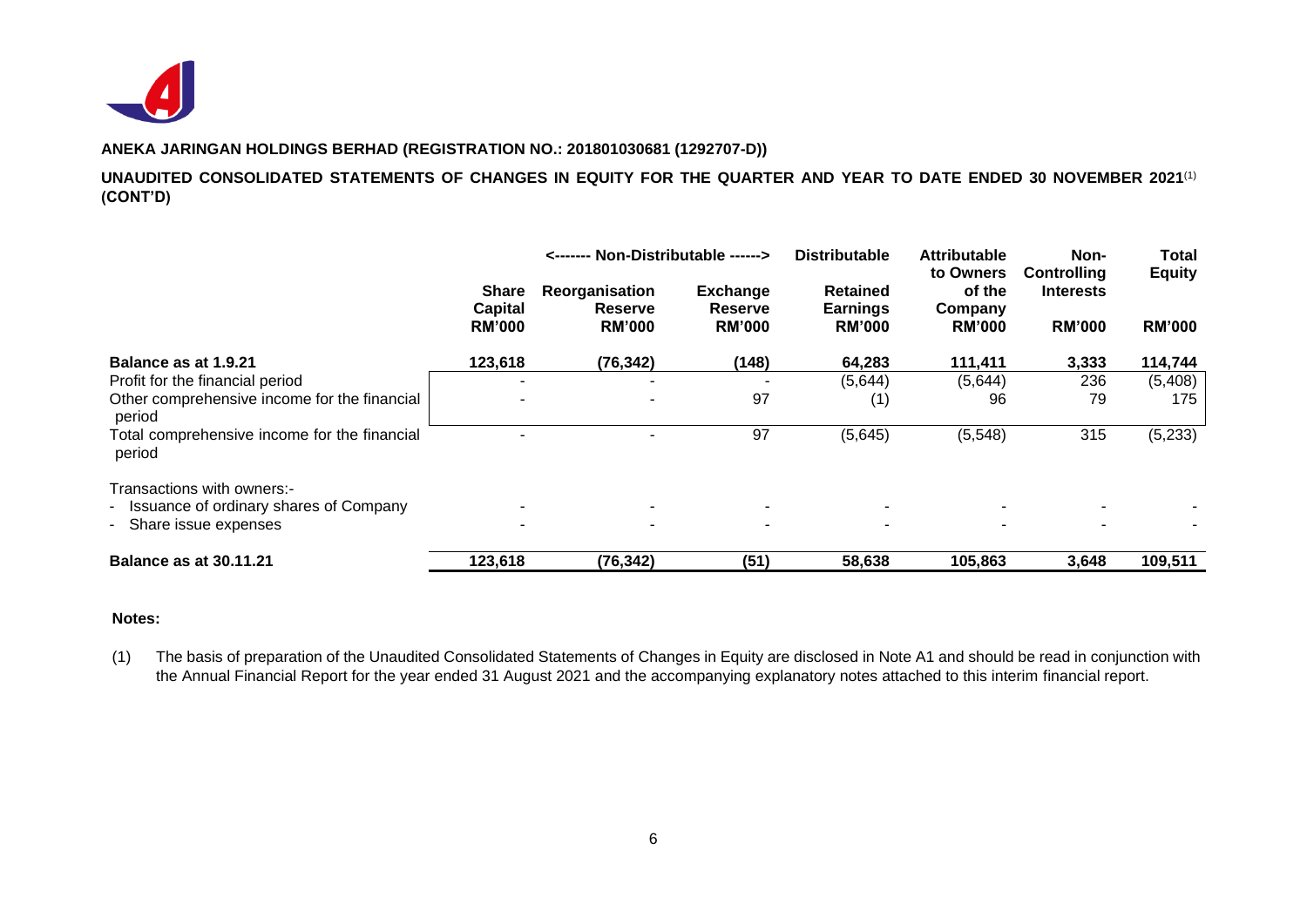

### **UNAUDITED CONSOLIDATED STATEMENTS OF CASH FLOWS FOR THE FIRST QUARTER ENDED 30 NOVEMBER 2021** (1)

|                                                                                                       | <b>CURRENT</b><br><b>YEAR TO DATE</b><br>30.11.21<br><b>RM'000</b> | <b>PRECEDING</b><br>YEAR TO DATE<br>30.11.20<br><b>RM'000</b> |
|-------------------------------------------------------------------------------------------------------|--------------------------------------------------------------------|---------------------------------------------------------------|
| CASH FLOWS (FOR) / FROM OPERATING<br><b>ACTIVITIES</b>                                                |                                                                    |                                                               |
| (Loss) / Profit before taxation                                                                       | (5, 319)                                                           | 535                                                           |
| Adjustments for:                                                                                      |                                                                    |                                                               |
| Amortisation / Depreciation of investment properties<br>Depreciation of property, plant and equipment | 20<br>4,458                                                        | 20<br>4,151                                                   |
| Gain on disposal of property, plant and equipment                                                     | (217)                                                              |                                                               |
| Interest income<br>Interest expenses                                                                  | (94)<br>940                                                        | (135)<br>922                                                  |
| Reversal of impairment loss on trade receivables<br>Unrealised (gain) / loss on foreign exchange      | 5<br>(29)                                                          | (29)<br>(23)                                                  |
| Operating (loss) / profit before working capital changes                                              | (236)                                                              | 5,441                                                         |
| Changes in working capital                                                                            |                                                                    |                                                               |
| Trade and other receivables<br>Contract assets                                                        | (3,540)<br>(3, 382)                                                | (4,226)<br>(6, 289)                                           |
| Trade and other payables                                                                              | 13,773                                                             | 3,263                                                         |
| Employee benefits<br>Provisions                                                                       | 39                                                                 | 67                                                            |
| <b>Contract liabilities</b>                                                                           |                                                                    | (116)                                                         |
| CASH (FOR) / FROM OPERATIONS                                                                          | 6,654                                                              | (1,860)                                                       |
| Income tax paid<br>Interest received                                                                  | (498)<br>94                                                        | (871)<br>135                                                  |
| Interest paid                                                                                         | (51)                                                               | (24)                                                          |
| NET CASH (FOR) / FROM OPERATING ACTIVITIES                                                            | 6,199                                                              | (2,620)                                                       |
| CASH FLOWS (FOR) / FROM INVESTING<br><b>ACTIVITIES</b>                                                |                                                                    |                                                               |
| Purchase of property, plant and equipment                                                             | (2, 540)                                                           | (411)                                                         |
| Proceeds from disposal of property, plant and<br>equipment                                            | 352                                                                |                                                               |
| Investment in an associate                                                                            |                                                                    | (398)                                                         |
| Change in pledged deposits<br>NET CASH (FOR) / FROM INVESTING ACTIVITIES                              | (216)<br>(2, 404)                                                  | (379)<br>(1, 188)                                             |
|                                                                                                       |                                                                    |                                                               |
| CASH FLOWS (FOR) / FROM FINANCING<br><b>ACTIVITIES</b>                                                |                                                                    |                                                               |
| Interest paid                                                                                         | (889)                                                              | (898)                                                         |
| Net change in term loans<br>Net change in finance lease liabilities                                   | (60)<br>(1,878)                                                    | (29)<br>(17,662)                                              |
| Net change in bankers acceptances                                                                     | (2,040)                                                            | (6,093)                                                       |
| Net change in invoice financing<br>Net change in promissory notes                                     | (13)<br>588                                                        | 3,202<br>(277)                                                |
| Net change in revolving credit                                                                        | 4,000                                                              |                                                               |
| Net proceeds from issuance of new shares<br>NET CASH (FOR) / FROM FINANCING ACTIVITIES                | (292)                                                              | 43,976<br>22,219                                              |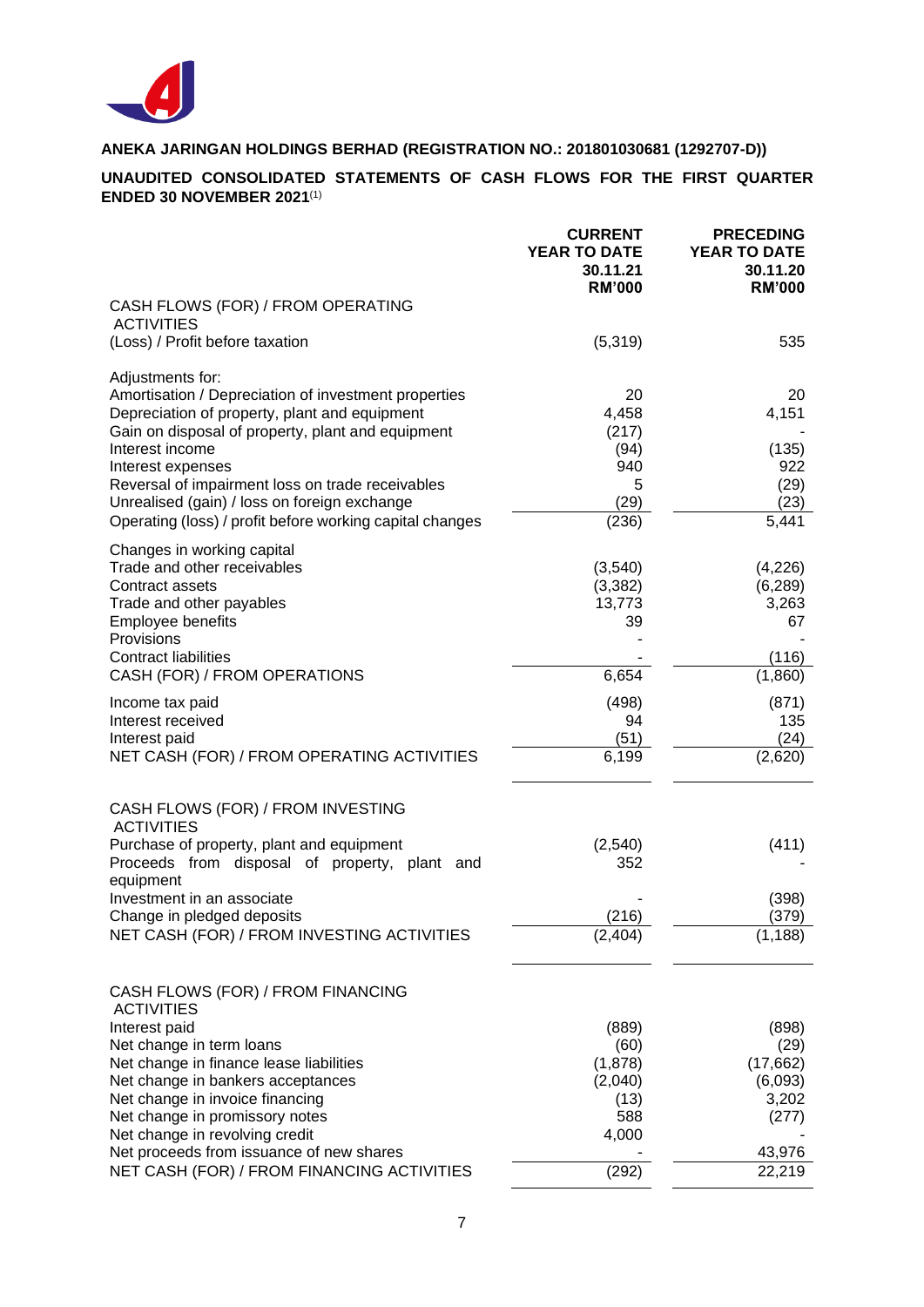

### **UNAUDITED CONSOLIDATED STATEMENTS OF CASH FLOWS FOR THE FIRST QUARTER ENDED 30 NOVEMBER 2021** (1) **(CONT'D)**

|                                                                            | <b>CURRENT</b><br><b>YEAR TO DATE</b><br>30.11.21<br><b>RM'000</b> | <b>PRECEDING</b><br><b>YEAR TO DATE</b><br>30.11.20<br><b>RM'000</b> |
|----------------------------------------------------------------------------|--------------------------------------------------------------------|----------------------------------------------------------------------|
| NET (DECREASE) / INCREASE IN CASH AND<br><b>CASH EQUIVALENTS</b>           | 3,503                                                              | 18,411                                                               |
| EFFECT OF FOREIGN EXCHANGE TRANSLATION                                     | (46)                                                               | (53)                                                                 |
| CASH AND CASH EQUIVALENTS AT THE<br>BEGINNING OF THE FINANCIAL YEAR        | 5,596                                                              | 7,536                                                                |
| CASH AND CASH EQUIVALENTS AT THE END OF<br>THE FINANCIAL PERIOD            | 9,053                                                              | 25,894                                                               |
| CASH AND CASH EQUIVALENTS AT THE END OF<br>THE FINANCIAL PERIOD COMPRISES: |                                                                    |                                                                      |
| Cash and bank balances                                                     | 10,826                                                             | 25,894                                                               |
| Fixed deposits with licensed banks                                         | 8,660                                                              | 8,732                                                                |
| Less: Fixed deposits pledged to licensed banks                             | 19,486<br>(8,660)                                                  | 34,626<br>(8, 732)                                                   |
| Bank overdraft                                                             | (1,773)                                                            |                                                                      |
|                                                                            | 9,053                                                              | 25,894                                                               |

### **Notes:**

(1) The basis of preparation of the Unaudited Consolidated Statements of Cash Flows are disclosed in Note A1 and should be read in conjunction with the Annual Financial Report for the year ended 31 August 2021 and the accompanying explanatory notes attached to this interim financial report.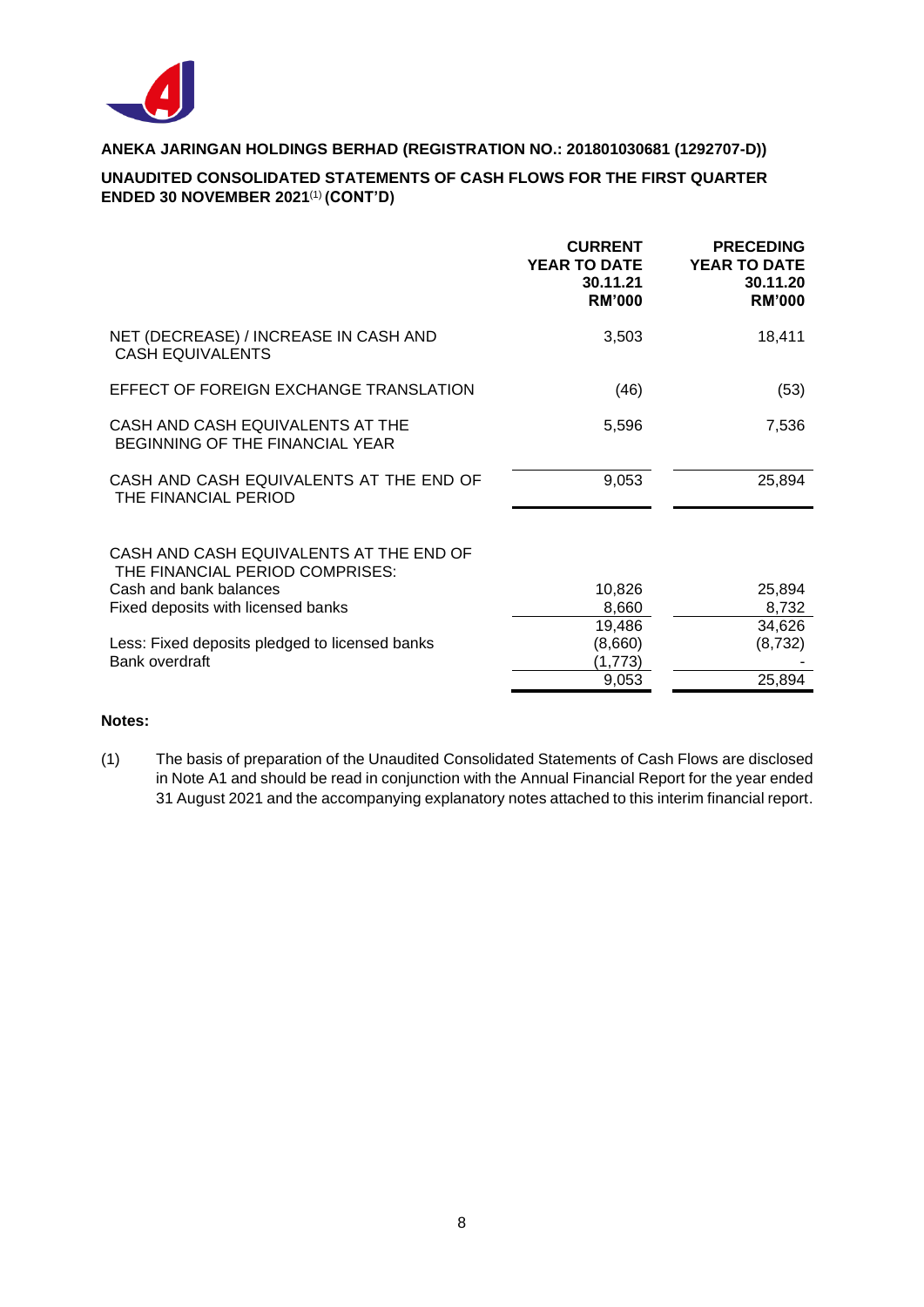

### **A. EXPLANATORY NOTES TO THE INTERIM FINANCIAL REPORT FOR THE FIRST QUARTER ENDED 30 NOVEMBER 2021**

#### **A1. Basis of Preparation**

The interim financial report of the Group is unaudited and has been prepared in accordance with Malaysian Financial Reporting Standard ("**MFRS**") 134, Interim Financial Reporting, International Financial Reporting Standards ("**IFRS**") 34, Interim Financial Reporting and Rule 9.22 of the ACE Market Listing Requirements of Bursa Malaysia Securities Berhad ("**Bursa Securities**") ("**Listing Requirements**").

This interim financial report should be read in conjunction with the Annual Financial Report for the year ended 31 August 2021 and the accompanying explanatory notes attached to this interim financial report.

### **A2. Changes in Accounting Policies**

The accounting policies and methods of computation adopted by the Group in this interim financial report are consistent with those as disclosed in the Annual Financial Report for the year ended 31 August 2021. The Group has adopted those standards, amendments and interpretations that have become effective and such adoptions do not have material impact on the financial position and performance of the Group.

New MFRS, amendments / improvements to MFRSs and new IC Interpretation ("**IC Int**") adopted during the financial year.

#### Amendments / Improvements to MFRSs

| MFRS 3   | <b>Business Combinations</b>                                    |
|----------|-----------------------------------------------------------------|
| MFRS 7   | Financial Instruments: Disclosures                              |
| MFRS 9   | <b>Financial Instruments</b>                                    |
| MFRS 16  | Leases                                                          |
| MFRS 101 | <b>Presentation of Financial Statements</b>                     |
| MFRS 108 | Accounting Policies, Changes in Accounting Estimates and Errors |
| MFRS 139 | Financial Instruments: Recognition and Measurement              |
|          |                                                                 |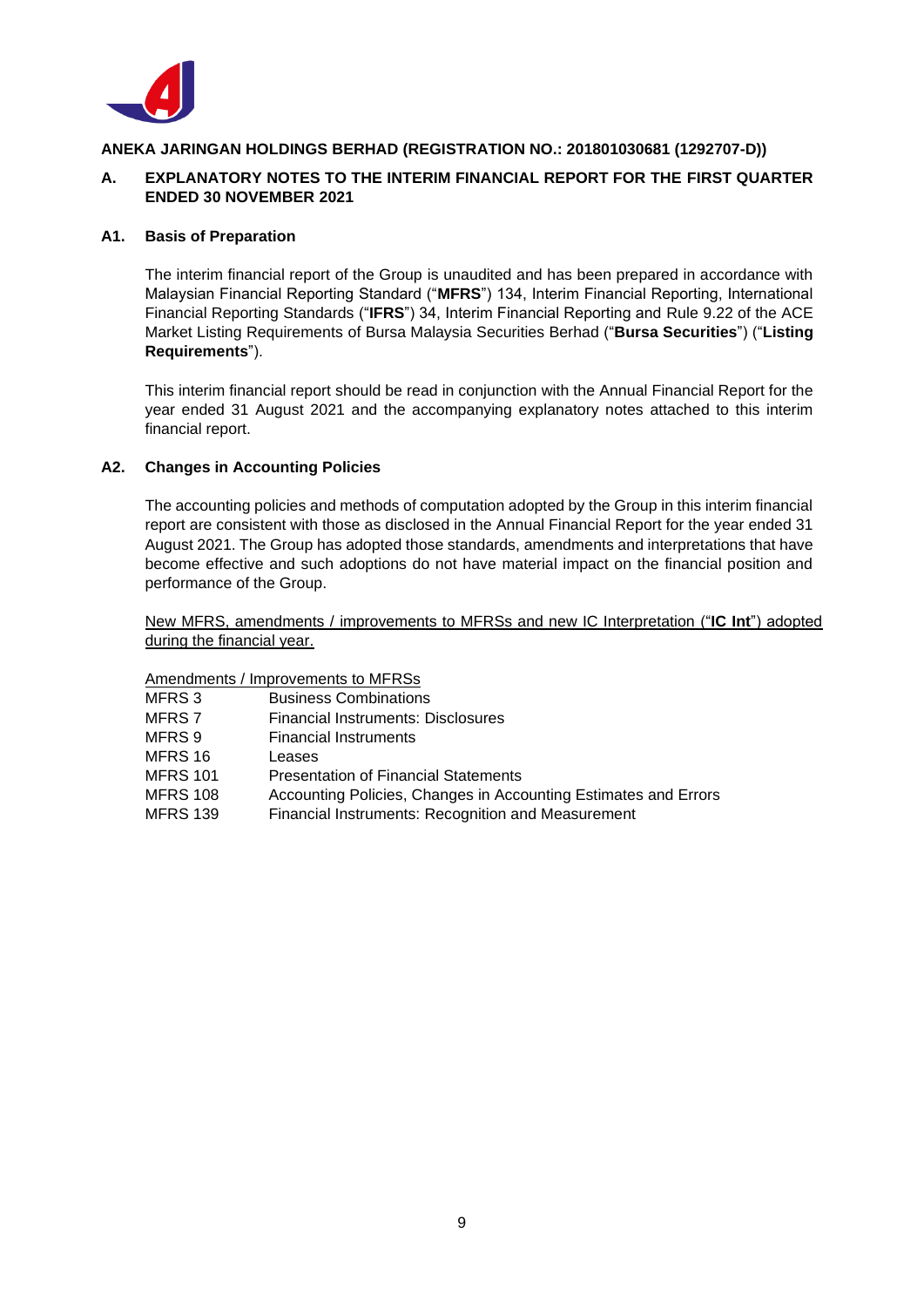

### **A. EXPLANATORY NOTES TO THE INTERIM FINANCIAL REPORT FOR THE FIRST QUARTER ENDED 30 NOVEMBER 2021 (CONT'D)**

#### **A2. Changes in Accounting Policies (cont'd)**

The Group has not applied in advance the following accounting standards and interpretations (including the consequential amendments, if any) that have been issued by the Malaysian Accounting Standards Board ("**MASB**") but are not yet effective for the current financial year ending 31 August 2022.

#### Standards issued but not yet effective

The Group has not adopted the following standards that have been issued but not yet effective:

Effective for financial periods beginning on or after 1 January 2023 MFRS 17 Insurance Contracts

Effective date yet to be determined by the Malaysian Accounting Standards Board Amendments to MFRS 10 and MFRS 128 Sale or Contribution of Assets between an Investor and its Associate or Joint Venture

The adoption of the above accounting standards and interpretations (including the consequential amendments, if any) is not expected to have a material impact on the financial statements of the Group upon their initial application.

#### **A3. Auditors' Report on Preceding Annual Financial Statements**

There was no qualification on the audited financial statements of the Group for the financial year ended 31 August 2021.

#### **A4. Seasonal or Cyclical Factors**

The business operations of the Group during the current financial quarter under review were not materially affected by any seasonal or cyclical factors.

#### **A5. Unusual Items Affecting Assets, Liabilities, Equity, Net Income or Cash Flows**

There were no unusual items for the current financial quarter under review.

#### **A6. Changes in Estimates**

There were no material changes in estimates for the current financial quarter under review.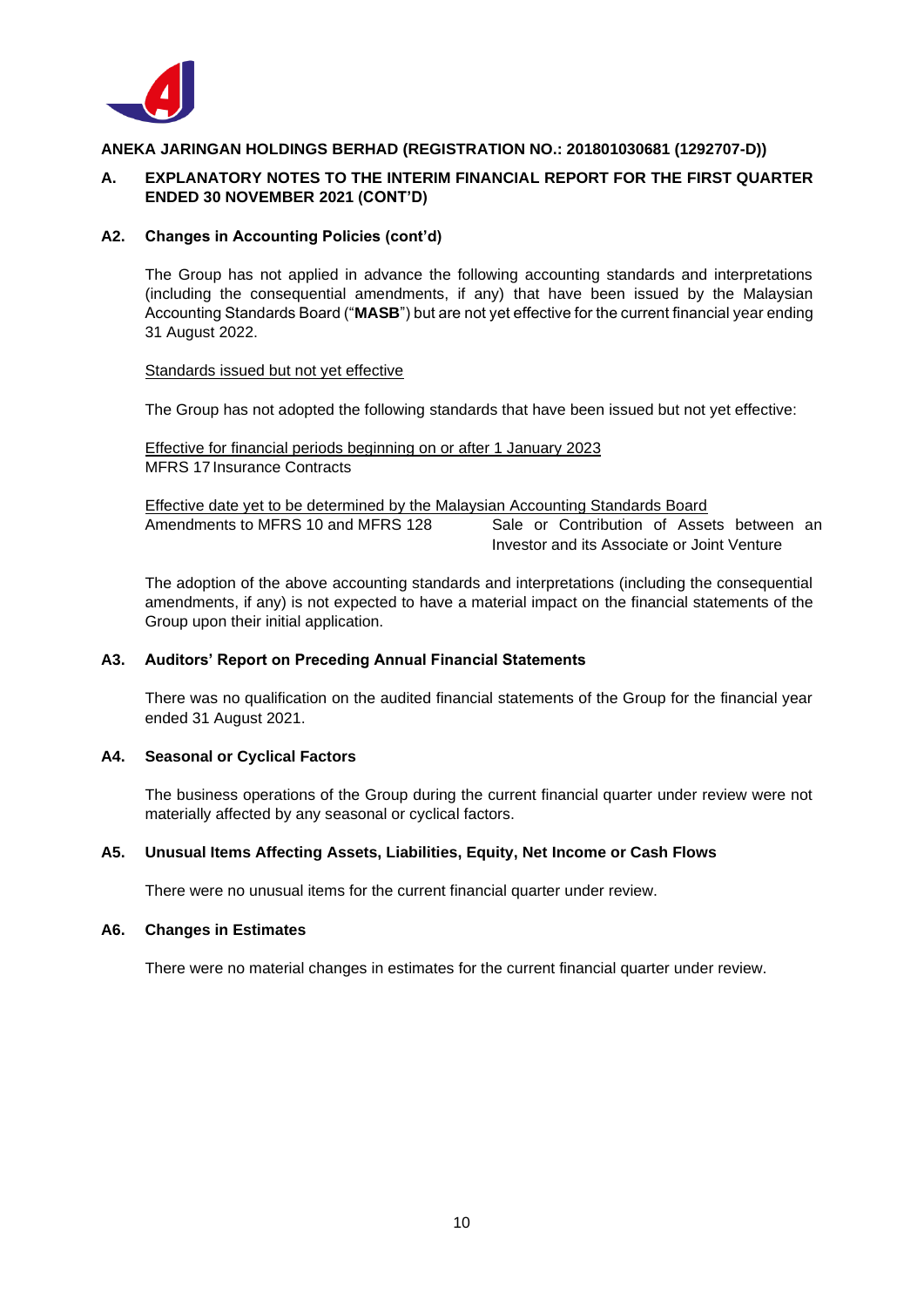

### **A. EXPLANATORY NOTES TO THE INTERIM FINANCIAL REPORT FOR THE FIRST QUARTER ENDED 30 NOVEMBER 2021 (CONT'D)**

#### **A7. Debt and Equity Securities**

There were no issuance, repurchase and repayment of debt and equity securities during the current financial quarter under review.

#### **A8. Dividends Paid**

There was no dividends paid by the Company during the current financial quarter under review.

### **A9. Segmental Reporting**

The Group's operating segments information are as follows:-

| Preceding year quarter<br>and year to date ended 30<br>November 2020                                                  | <b>Construction</b><br><b>RM'000</b> | <b>Rental of</b><br><b>Equipment</b><br><b>RM'000</b> | <b>Adjustment and</b><br><b>Elimination</b><br><b>RM'000</b> | Total<br><b>RM'000</b>          |
|-----------------------------------------------------------------------------------------------------------------------|--------------------------------------|-------------------------------------------------------|--------------------------------------------------------------|---------------------------------|
| Revenue<br>External revenue<br>Inter-segment revenue                                                                  | 32,107                               | 6,032                                                 | (6,032)                                                      | 32,107                          |
| <b>Results</b><br>Other income<br>Interest income<br>Finance costs                                                    | 32,107                               | 6,032                                                 | (6,032)                                                      | 32,107<br>58<br>135<br>(922)    |
| Unallocated expenses<br>Consolidated profit before<br>taxation<br>Income tax<br>Consolidated profit after<br>taxation |                                      |                                                       |                                                              | (30, 843)<br>535<br>(471)<br>64 |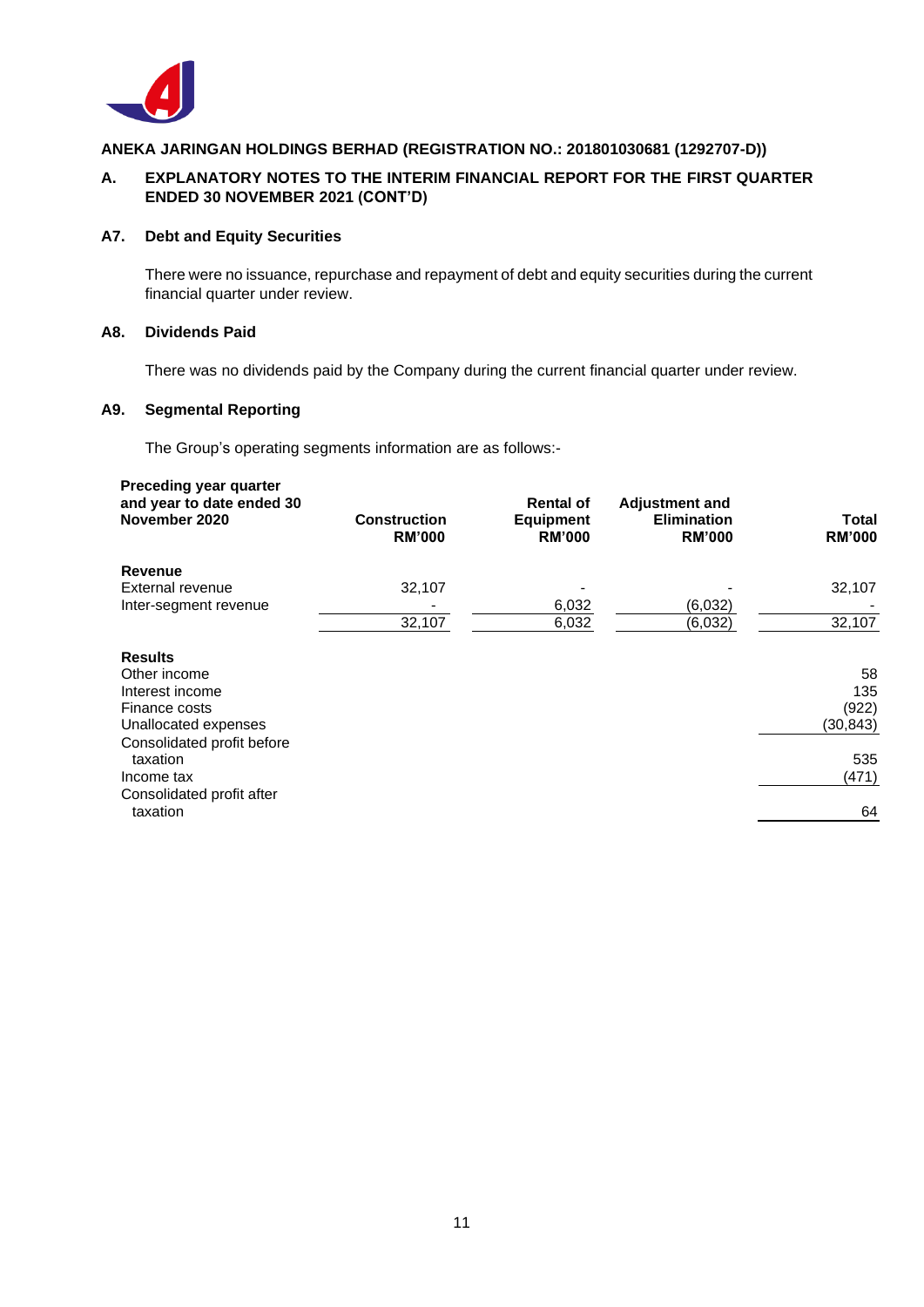

### **A. EXPLANATORY NOTES TO THE INTERIM FINANCIAL REPORT FOR THE FIRST QUARTER ENDED 30 NOVEMBER 2021 (CONT'D)**

#### **A9. Segmental Reporting (Cont'd)**

| Current year quarter and<br>year to date<br>ended 30 November 2021 | <b>Construction</b><br><b>RM'000</b> | <b>Rental of</b><br><b>Equipment</b><br><b>RM'000</b> | <b>Adjustment and</b><br><b>Elimination</b><br><b>RM'000</b> | <b>Total</b><br><b>RM'000</b> |
|--------------------------------------------------------------------|--------------------------------------|-------------------------------------------------------|--------------------------------------------------------------|-------------------------------|
| <b>Revenue</b>                                                     |                                      |                                                       |                                                              |                               |
| External revenue                                                   | 41,638                               |                                                       |                                                              | 41,638                        |
| Inter-segment revenue                                              |                                      | 5,258                                                 | (5,258)                                                      |                               |
|                                                                    | 41,638                               | 5,258                                                 | (5,258)                                                      | 41,638                        |
| <b>Results</b>                                                     |                                      |                                                       |                                                              |                               |
| Other income                                                       |                                      |                                                       |                                                              | 468                           |
| Interest income                                                    |                                      |                                                       |                                                              | 94                            |
| Finance costs                                                      |                                      |                                                       |                                                              | (940)                         |
| Net loss from impairment<br>of financial instruments               |                                      |                                                       |                                                              |                               |
| and contract assets                                                |                                      |                                                       |                                                              | (5)                           |
| Unallocated expenses                                               |                                      |                                                       |                                                              | (46, 574)                     |
| Consolidated (loss) / profit<br>before taxation                    |                                      |                                                       |                                                              | (5, 319)                      |
| Income tax expense                                                 |                                      |                                                       |                                                              | (89)                          |
| Consolidated (loss) / profit<br>after taxation                     |                                      |                                                       |                                                              | (5,408)                       |

### **A10. Significant Events Subsequent to the End of the Interim Financial Period**

On 3 January 2022, the Company had obtained the approval of Bursa Malaysia Securities Berhad ("Bursa Securities") to implement a private placement of up to 53,810,000 new ordinary shares, which represent up to 10% of the total number of issued shares of the Company ("Private Placement").

On 6 January 2022, the Company had obtained the approval of Bursa Securities to implement a proposed bonus issue of up to 295,955,000 warrants ("Warrants") on the basis of 1 Warrant for every 2 existing ordinary shares in the Company held on the entitlement date to be determined later ("Proposed Bonus Issue of Warrants").

On 12 January 2022, Aneka Jaringan Sdn Bhd, a wholly owned subsidiary of the Group, initiated an adjudication proceeding against one of its customers, Impero Land Sdn Bhd for the recovery of RM5.27million.

### **A11. Changes in the Composition of the Group**

There were no changes in the composition of the Group for the current financial quarter under review.

#### **A12. Fair Value of Financial Instruments**

There were no gain or losses arising from fair value changes for all financial assets and liabilities for the current financial quarter under review.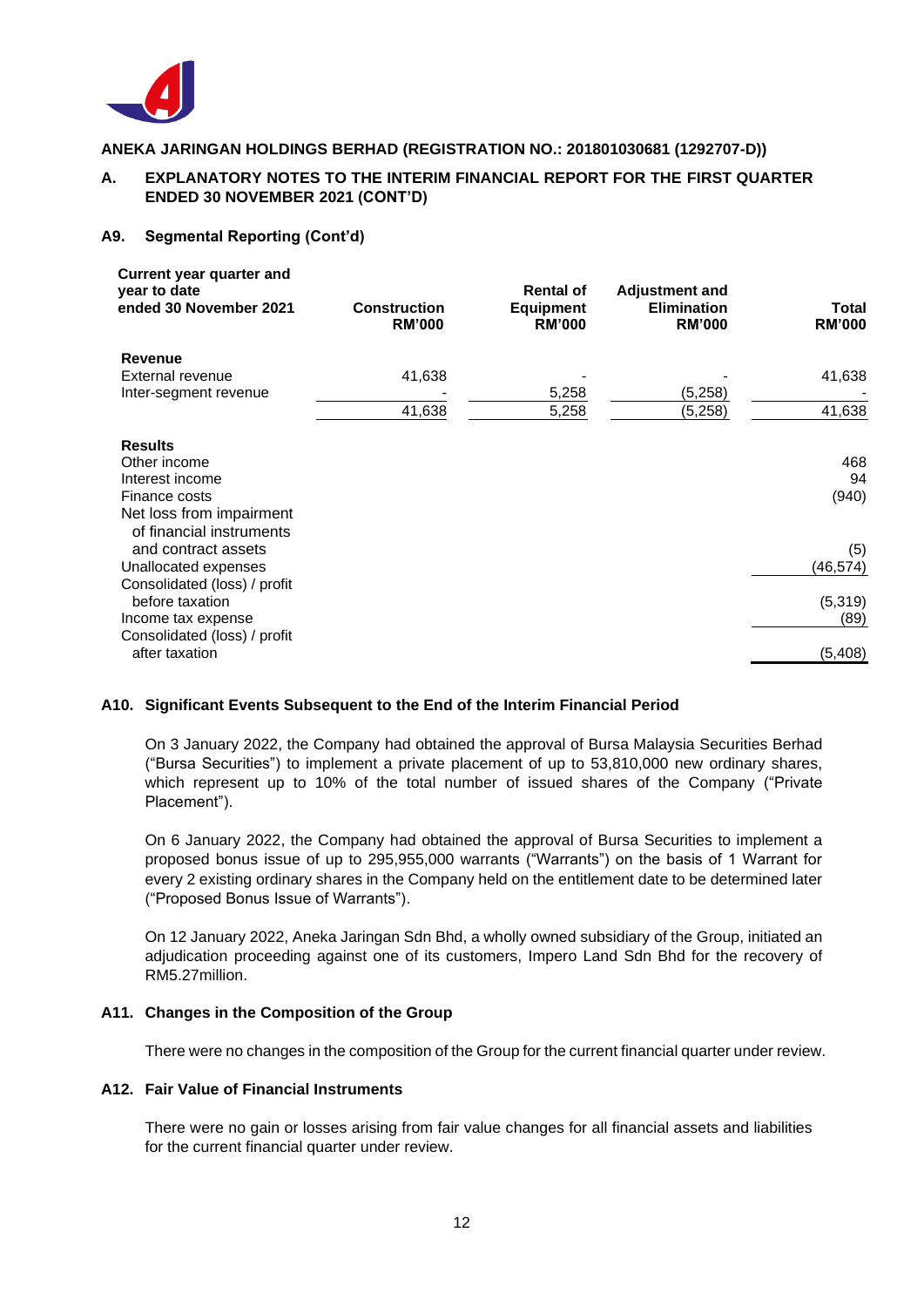

### **A. EXPLANATORY NOTES TO THE INTERIM FINANCIAL REPORT FOR THE FIRST QUARTER ENDED 30 NOVMEBER 2021 (CONT'D)**

#### **A13. Capital Commitments**

|                                                                    | As at 30.11.21<br><b>RM'000</b> | As at 30.11.20<br><b>RM'000</b> |
|--------------------------------------------------------------------|---------------------------------|---------------------------------|
| Approved but not contracted for:-                                  |                                 |                                 |
| - Construction machinery and equipment for Malaysia<br>operations  | 4,500                           | 17,300                          |
| - Construction machinery and equipment for Indonesia<br>operations | 11.846                          | 13.604                          |
| - Investment properties                                            | 1,600                           | 1,600                           |
| Approved and contracted for:-                                      |                                 |                                 |
| - Purchase of property, plant and equipment                        | 606                             | 852                             |
| - Purchase of investment properties                                | 1,619                           | 2,148                           |

### **A14. Contingent Assets and Contingent Liabilities**

The Group has no contingent assets as at the date of this report. Contingent liabilities of the Group as at 30 November 2021 are as follows:-

|                                                                                                       | As at 30.11.21<br><b>RM'000</b> | As at 30.11.20<br><b>RM'000</b> |
|-------------------------------------------------------------------------------------------------------|---------------------------------|---------------------------------|
| Secured<br>Bank guarantees for performance bonds and tender<br>bonds of various construction projects | 15.272                          | 15.214                          |

### **A15. Related Party Transactions**

Listed below are the significant transactions with related parties of the Group during the current financial period under review:-

|                                                |    |                | <b>INDIVIDUAL QUARTER</b> |                | <b>CUMULATIVE QUARTER</b> |  |
|------------------------------------------------|----|----------------|---------------------------|----------------|---------------------------|--|
|                                                |    | <b>CURRENT</b> | <b>PRECEDING</b>          | <b>CURRENT</b> | <b>PRECEDING</b>          |  |
|                                                |    | <b>YEAR</b>    | <b>YEAR</b>               | <b>YEAR TO</b> | <b>YEAR TO</b>            |  |
|                                                |    | <b>QUARTER</b> | <b>CORRESPON-</b>         | <b>DATE</b>    | <b>DATE</b>               |  |
|                                                |    |                | <b>DING</b>               |                |                           |  |
|                                                |    |                | <b>QUARTER</b>            |                |                           |  |
|                                                |    | 30.11.21       | 30.11.20                  | 30.11.21       | 30.11.20                  |  |
|                                                |    | <b>RM'000</b>  | <b>RM'000</b>             | <b>RM'000</b>  | <b>RM'000</b>             |  |
| Purchase<br>consumables                        | οf | 253            | 151                       | 253            | 151                       |  |
| Purchase of mechanical<br>and electrical works |    | 16             | 38                        | 16             | 38                        |  |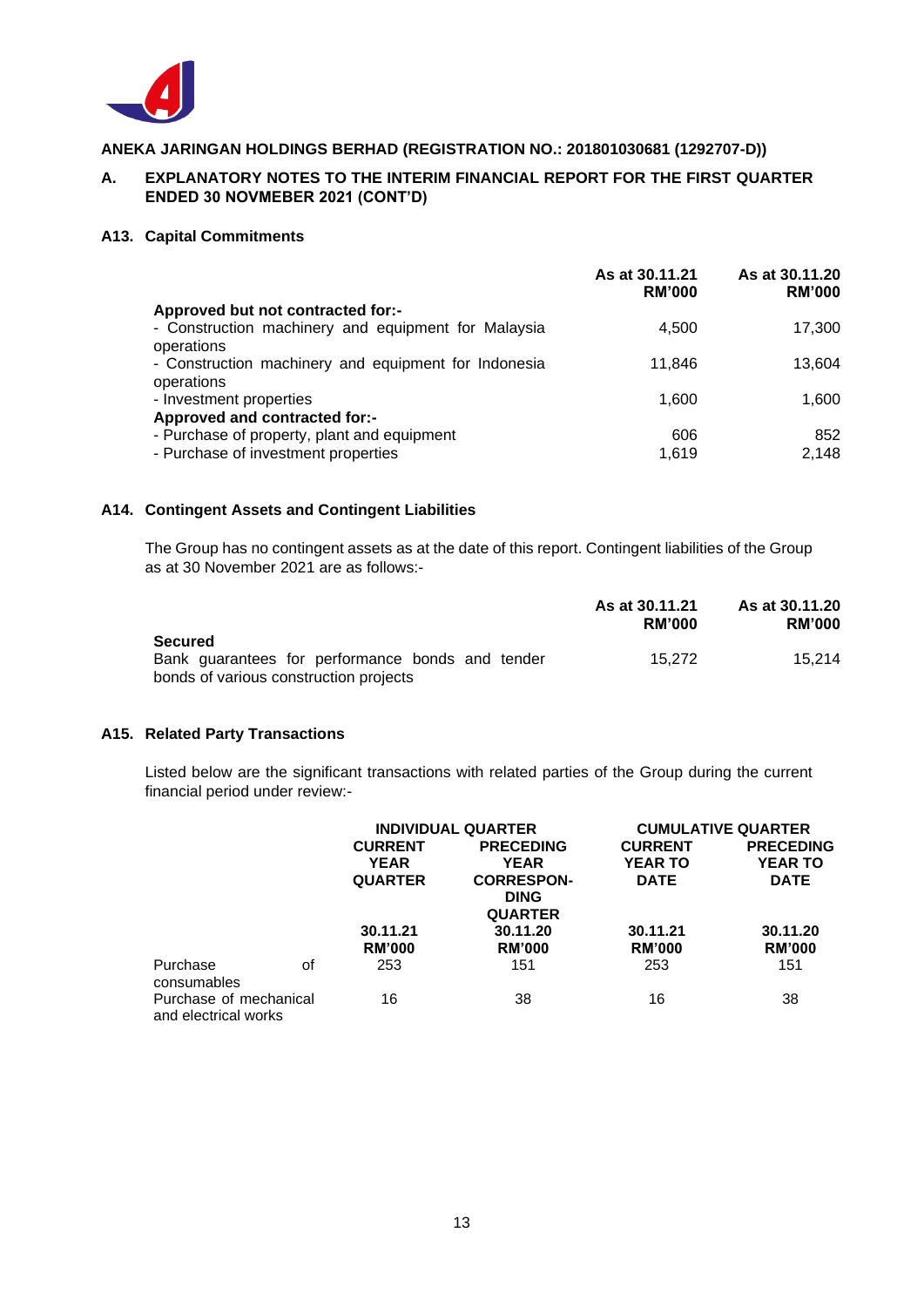

### **B. ADDITIONAL INFORMATION REQUIRED BY THE ACE MARKET LISTING REQUIREMENTS OF BURSA MALAYSIA SECURITIES BERHAD**

#### **B1. Review of Group Performance**

|                            | <b>Individual Period</b> |                |          |             | <b>Cumulative Period</b> |                |          |             |
|----------------------------|--------------------------|----------------|----------|-------------|--------------------------|----------------|----------|-------------|
|                            | <b>Current Year</b>      | Preceding Year | Changes  |             | <b>Current Year</b>      | Preceding Year | Changes  |             |
|                            | Quarter                  | Quarter        |          |             | to date                  | to date        |          |             |
|                            | 30.11.21                 | 30.11.20       |          |             |                          | 30.11.20       |          |             |
|                            | <b>RM'000</b>            | <b>RM'000</b>  | RM'000   | %           | <b>RM'000</b>            | RM'000         | RM'000   | %           |
| Revenue                    | 41,638                   | 32.107         | 9.531    | 29.7%       | 41,638                   | 32.107         | 9.531    | 29.7%       |
| Gross (Loss) / Profit      | (2,876)                  | 5,183          | (8,059)  | $-155.5%$   | (2,876)                  | 5,183          | (8.059)  | $-155.5\%$  |
| (Loss) / Profit before tax | (5,319)                  | 535            | (5,854)  | $-1094.2\%$ | (5,319)                  | 535            | (5,854)  | $-1094.2\%$ |
| (Loss) / Profit after tax  | (5,408)                  | 64             | (5, 472) | $-8550.0\%$ | (5,408)                  | 64             | (5, 472) | $-8550.0\%$ |

For the quarter ended 30 November 2021 (1Q22)

The Group recorded a revenue of RM41.64 million for the current quarter ended 30 November 2021, an increase of 29.7% as compared to a revenue of RM32.11 million for the corresponding quarter in the last financial year. However, the Group recorded a loss after tax of RM5.41 million against a profit after tax of RM0.06 million for the same quarter in the last financial year.

For the current quarter, the Group recorded a gross loss of RM2.88 million due to the revision of the budgeted costs of 4 of the projects which had been extended resulting from the shutdowns last financial year and also on the ongoing high prices of raw material especially steel bar, these projects have been revised into loss making projects. The revision of the budgeted costs included both ECRL projects for which the completion had been extended until March 2022. Another 2 of the projects which were completed during the current quarter were also incurring losses upon finalisation of the subcontractor and backcharges of material costs from the main contractor.

The Group also recorded other income of RM0.56 million for the current quarter which was mainly contributed by the disposal of 3 obsolete machineries in our Indonesia subsidiary, PT Aneka Jaringan Indonesia, for a gain of RM0.22 million, and the balance from interest income and the rental of premises. In terms of administrative expenses, the Group had incurred RM2.06 million for the current quarter.

Finance costs of RM0.94 million were incurred for the current quarter mainly for hire purchase loans and trade facilities. In terms of taxation, the Group reported tax expenses of RM0.09 million for the quarter which is from the Indonesian subsdiary which recorded a profit after tax of RM0.44 million.

### **B2. Comparison with Immediate Preceding Quarter Results**

|                            | Individual Period (Unaudited)  |           |        |         |  |  |
|----------------------------|--------------------------------|-----------|--------|---------|--|--|
|                            | Preceding Year<br>Current Year |           |        | Changes |  |  |
|                            | Quarter<br>Quarter             |           |        |         |  |  |
|                            | 30.11.21                       | 31.08.21  |        |         |  |  |
|                            | RM'000                         | RM'000    | RM'000 | %       |  |  |
| Revenue                    | 41,638                         | 27,878    | 13,760 | 49.4%   |  |  |
| Gross (Loss) / Profit      | (2,876)                        | (11, 145) | 8,269  | 74.2%   |  |  |
| (Loss) / Profit before tax | (5, 319)                       | (24, 447) | 19,128 | 78.2%   |  |  |
| (loss) / Profit after tax  | (5, 408)                       | (24, 271) | 18,863 | 77.7%   |  |  |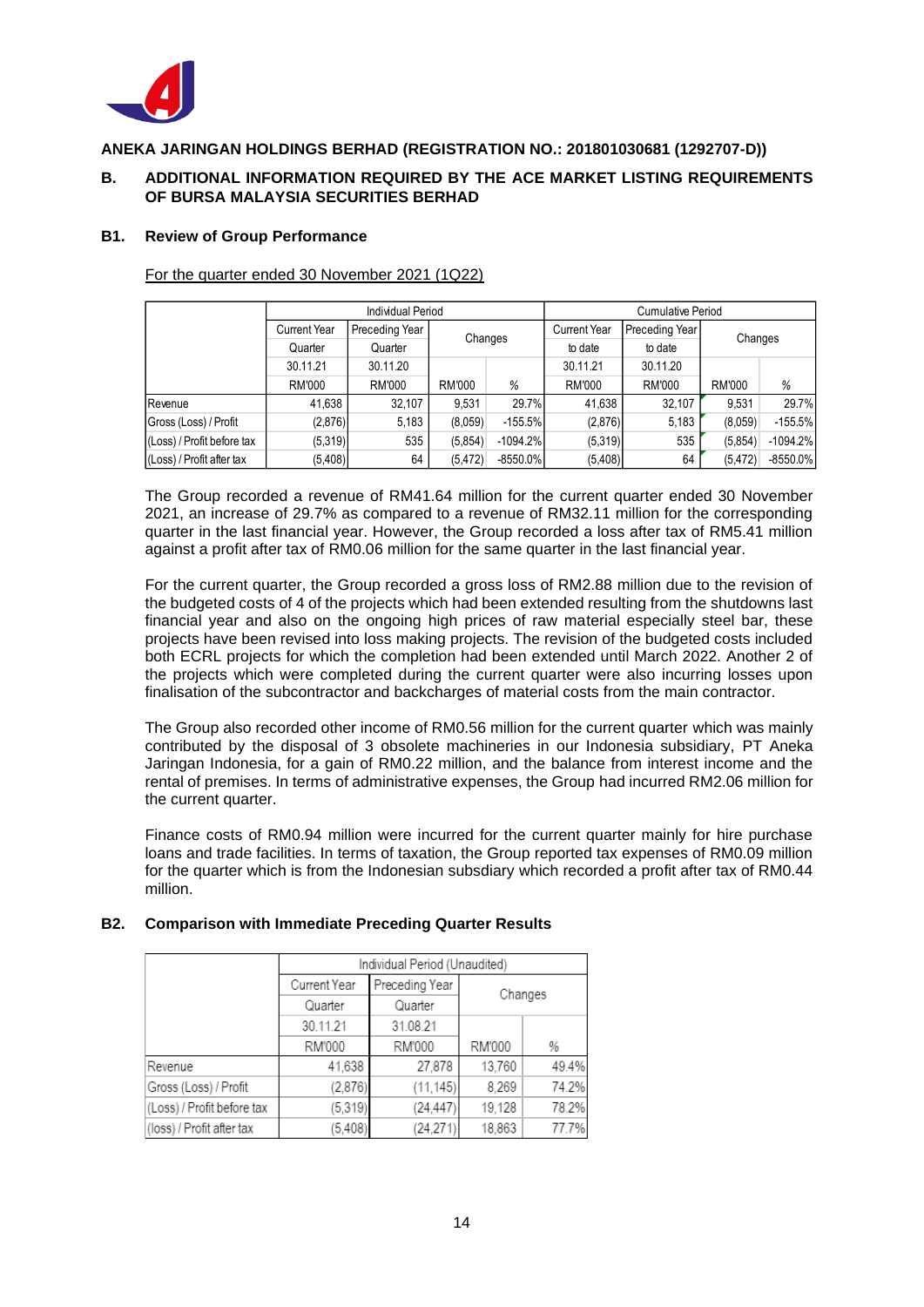

### **B. ADDITIONAL INFORMATION REQUIRED BY THE ACE MARKET LISTING REQUIREMENTS OF BURSA MALAYSIA SECURITIES BERHAD (CONT'D)**

#### **B2. Comparison with Immediate Preceding Quarter Results (Cont'd)**

The Group recorded an increase of RM13.76 million in revenue for the current quarter as compared to last quarter. This is mainly due to resumption of work at all sites as compared to partial shutdown for last quarter. The Group's gross loss for the current quarter is reduced by RM8.27 million as compared to last quarter, this is mainly due to the write down of revenue in last quarter which arise from the revision of budgeted costs and over recognition in earlier quarters.

Loss after tax for the current quarter is reduced by RM18.86 million mainly from reduction in gross loss mentioned above and provision for defect liability claims and the differences which arise from the finalisation of 8 projects in the last quarter.

#### **B3. Prospects**

The Group remains cautiously optimistic on the outlook of the construction sector in view that the Government of Malaysia is not planning to impose anymore lockdowns moving forward. This would mean that the Group's operations will not be adversely affected by lockdowns. The Group is also optimistic on new job prospects on some of the on-going infrastructure and private sector property development projects, as well as the recent announcement by the Government of Indonesia confirming to proceed with the construction of the new capital city in Kalimantan which will see a continuous improvement in terms of number of projects.

#### **B4. Profit Forecast**

The Group did not issue any profit forecast or guarantee during the current financial quarter under review.

#### **B5. Income Tax Expense**

The breakdown of income tax expense $(1)$  are as follows:-

|                                               | <b>INDIVIDUAL QUARTER</b><br><b>CURRENT</b><br><b>PRECEDING</b><br><b>YEAR</b><br><b>YEAR</b><br><b>QUARTER</b><br><b>CORRESPON-</b><br><b>DING</b><br><b>QUARTER</b> |                           | <b>CURRENT</b><br><b>YEAR TO</b><br><b>DATE</b> | <b>CUMULATIVE QUARTER</b><br><b>PRECEDING</b><br><b>YEAR TO</b><br><b>DATE</b> |
|-----------------------------------------------|-----------------------------------------------------------------------------------------------------------------------------------------------------------------------|---------------------------|-------------------------------------------------|--------------------------------------------------------------------------------|
|                                               | 30.11.21<br><b>RM'000</b>                                                                                                                                             | 30.11.20<br><b>RM'000</b> | 30.11.21<br><b>RM'000</b>                       | 30.11.20<br><b>RM'000</b>                                                      |
| Current tax expenses<br>Deferred tax expenses | (89)<br>$\qquad \qquad$                                                                                                                                               | (471)                     | (89)                                            | (471)                                                                          |
|                                               | (89)                                                                                                                                                                  | (471)                     | (89)                                            | (471)                                                                          |
| Effective tax rate $(\%)^{(2)}$               | N/A                                                                                                                                                                   | 88.04%                    | N/A                                             | 88.04%                                                                         |

#### **Notes:**

(1) Income tax expense is recognised based on management's best estimate.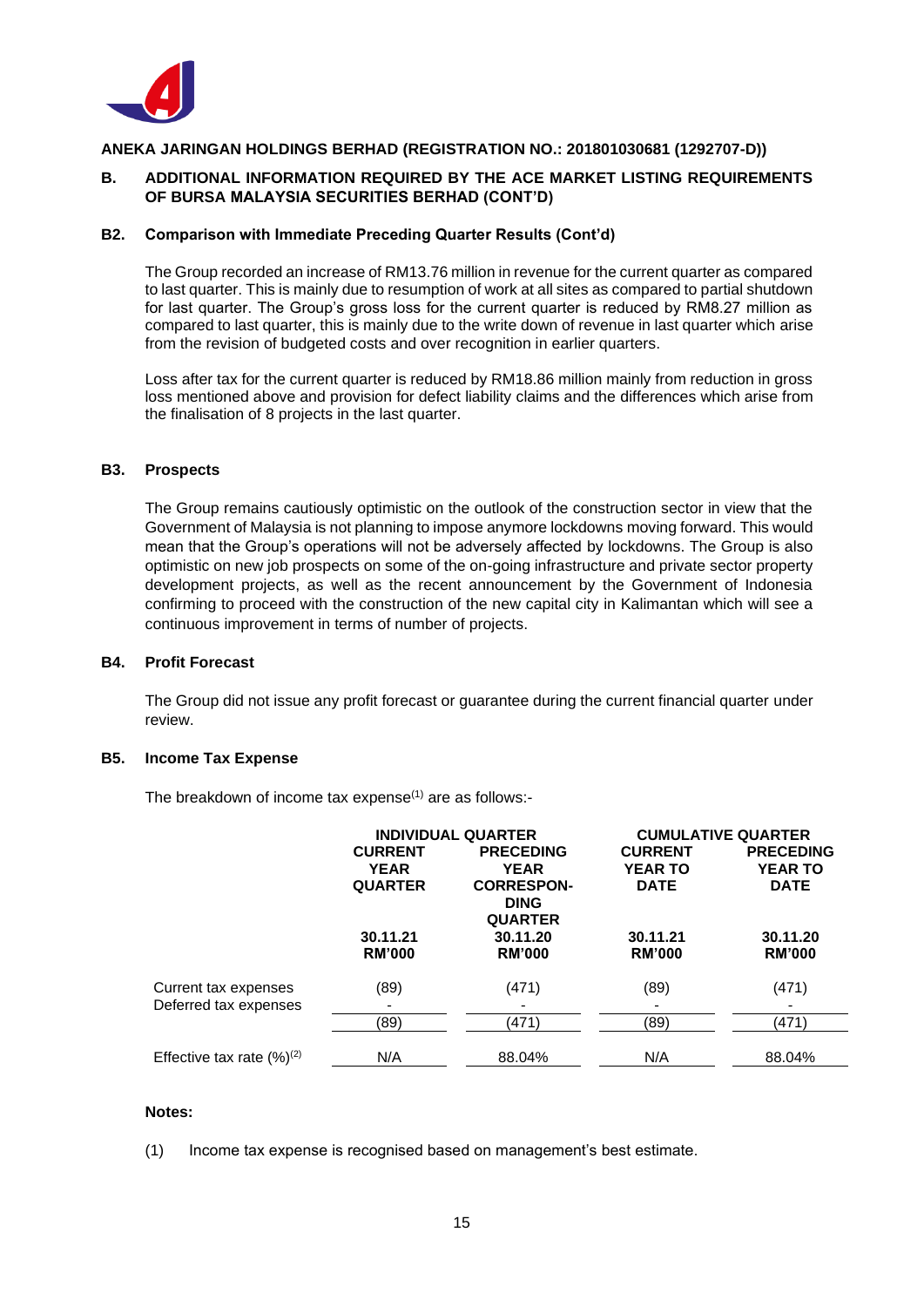

### **B. ADDITIONAL INFORMATION REQUIRED BY THE ACE MARKET LISTING REQUIREMENTS OF BURSA MALAYSIA SECURITIES BERHAD (CONT'D)**

#### **B5. Income Tax Expense (Cont'd)**

(2) The Group's effective tax rate for the quarter ended 30 November 2020 of 88.04% is higher than the statutory tax rate of 24.00% mainly due to non-tax deductible IPO expenses of RM2.15 million which were recognised in said quarter. For the current quarter, the effective tax rate is not applicable due to the losses incurred.

#### **B6. Status of Corporate Proposals**

The Company had on 3 January 2022 and 6 January 2022, obtained the approval of Bursa Securities to implement the Private Placement and Proposed Bonus Issue of Warrants respectively. The Private Placement and Proposed Bonus Issue of Warrants are expected to be completed in the 1st quarter of 2022.

[The rest of this page has been intentionally left blank]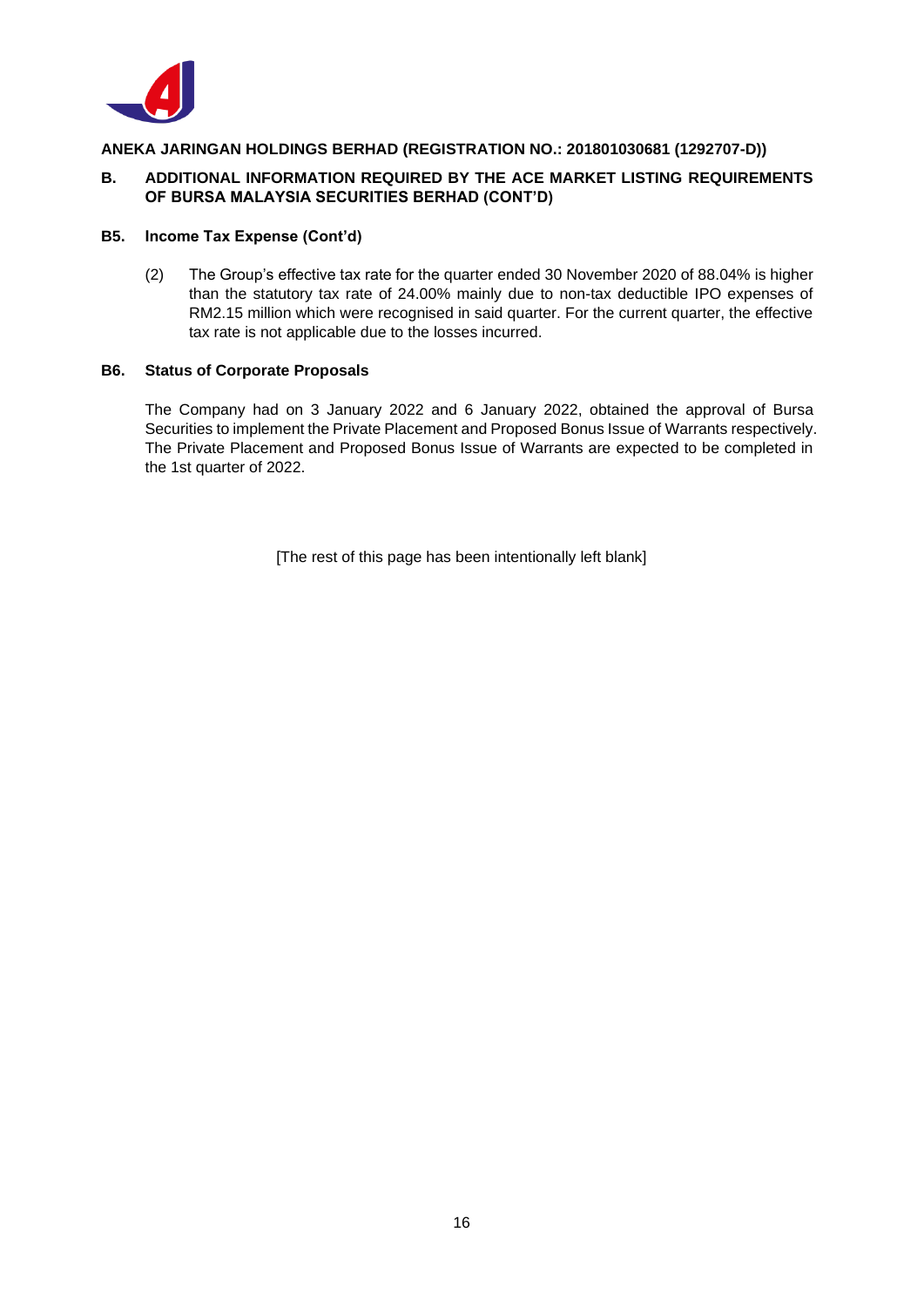

#### **B. ADDITIONAL INFORMATION REQUIRED BY THE ACE MARKET LISTING REQUIREMENTS OF BURSA MALAYSIA SECURITIES BERHAD (CONT'D)**

#### **B7. Use of Proceeds Raised from IPO**

The Company completed its IPO exercise on 20 October 2020, which raised gross proceeds of RM46.16 million. The proceeds raised from the IPO are proposed to be utilised as follows:-

| No. | <b>Purpose</b>                                            | <b>Proposed</b><br>utilisation |        | <b>Revised</b><br>utilisation | <b>Actual</b><br>utilisation as<br>at 30<br><b>November</b> | <b>Balance to</b><br>be utilised | <b>Intended</b><br>timeframe for<br>utilisation (from<br>the listing date |
|-----|-----------------------------------------------------------|--------------------------------|--------|-------------------------------|-------------------------------------------------------------|----------------------------------|---------------------------------------------------------------------------|
|     |                                                           | <b>RM'000</b>                  | %      | <b>RM'000</b>                 | 2021                                                        | <b>RM'000</b>                    | 20 October 2020)                                                          |
|     |                                                           |                                |        |                               | <b>RM'000</b>                                               |                                  |                                                                           |
| 1.  | Purchase of new rotary drilling rigs and<br>crawler crane | 17,300                         | 37.48  | 20,040                        | 15,540                                                      | 4,500                            | Within 36 months                                                          |
| 2.  | Repayment of borrowings                                   | 24,264                         | 52.56  | 21,064                        | 21,064                                                      | -                                |                                                                           |
| 3.  | <b>Estimated listing expenses</b>                         | 4,600                          | 9.96   | 4,600                         | 4,600                                                       | ۰                                |                                                                           |
| 4.  | Working capital                                           |                                | 0.00   | 460                           | 460                                                         | ۰                                |                                                                           |
|     | <b>Total</b>                                              | 46,164                         | 100.00 | 46,164                        | 41,664                                                      | 4,500                            |                                                                           |

The use of proceeds as disclosed above should be read in conjunction with the Prospectus of the Company dated 1 October 2020.

The Company had, on 24 March 2021, announced the variation of utilisation of proceeds raised from the IPO. Please refer to the Company's announcement dated 24 March 2021 for further details.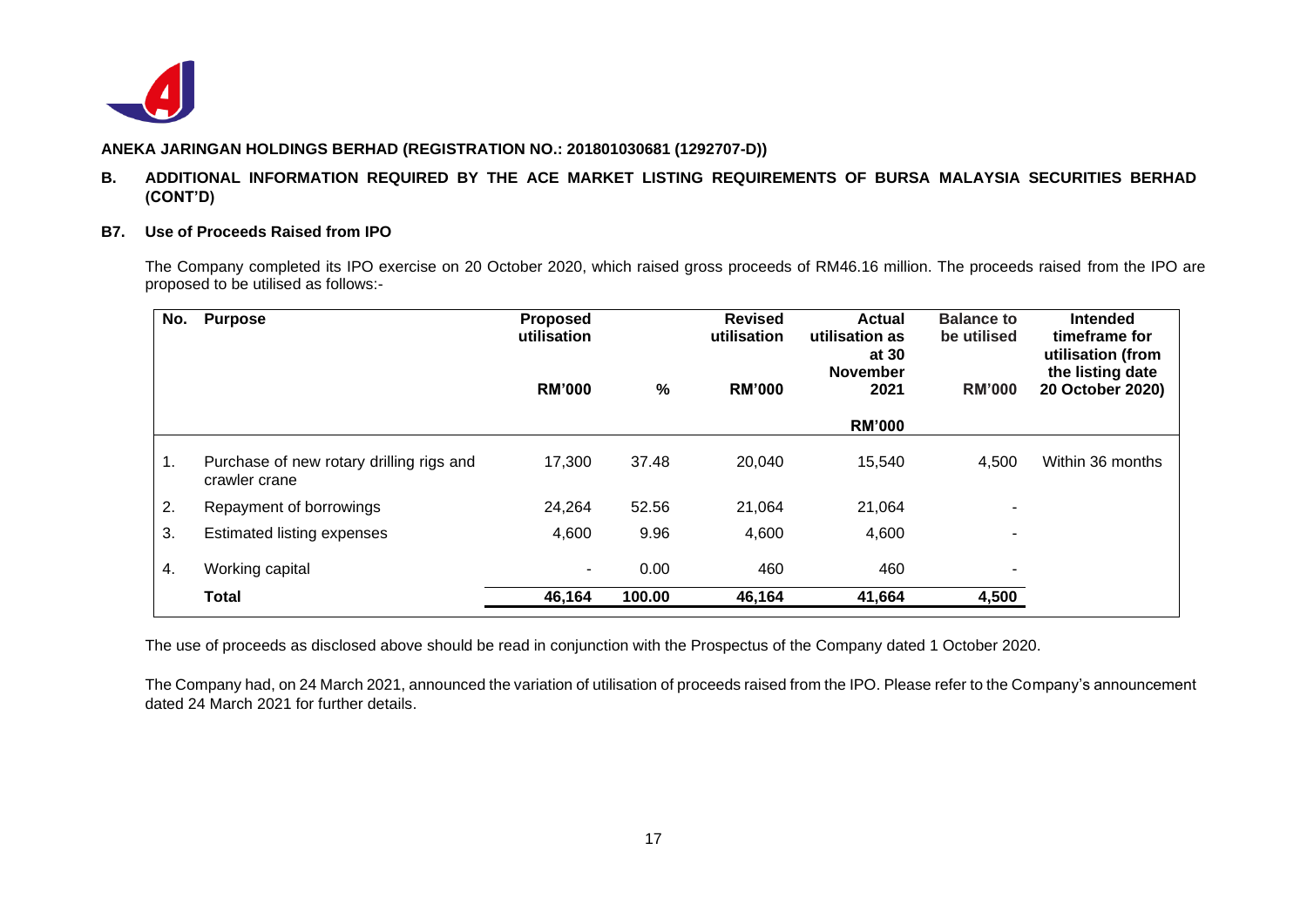

### **B. ADDITIONAL INFORMATION REQUIRED BY THE ACE MARKET LISTING REQUIREMENTS OF BURSA MALAYSIA SECURITIES BERHAD (CONT'D)**

#### **B8. Group Borrowings and Debt Securities**

The Group's borrowings as at 30 November 2021 are as follows:-

|                                | As at 30.11.21 ----------------------- >     |                                             |                        |  |  |
|--------------------------------|----------------------------------------------|---------------------------------------------|------------------------|--|--|
|                                | Payable within<br>12 months<br><b>RM'000</b> | Payable after<br>12 months<br><b>RM'000</b> | Total<br><b>RM'000</b> |  |  |
| Denominated in:                |                                              |                                             |                        |  |  |
| <b>RM</b>                      |                                              |                                             |                        |  |  |
| - Term Loan                    | 246                                          | 3.927                                       | 4.173                  |  |  |
| - Hire Purchase <sup>(*)</sup> | 9.943                                        | 26.463                                      | 36,406                 |  |  |
| - Trade Facilities             | 29,223                                       |                                             | 29,223                 |  |  |
| Total                          | 39,412                                       | 30,390                                      | 69,802                 |  |  |

All the borrowings are secured.

\* Included IDR8,182 million (RM2.365 million at exchange rate 0.000289)

#### **B9. Material Litigation**

On 12 January 2022, Aneka Jaringan Sdn Bhd, a wholly owned subsidiary of the Group, initiated an adjudication proceedings against one of its customers, namely Impero Land Sdn Bhd to recover an outstanding sum of RM5.27 million. The details of which is set out in the Company's announcement dated 13 January 2022.

### **B10. Dividend**

No dividend has been declared or recommended for payment by the Company during the current financial quarter under review.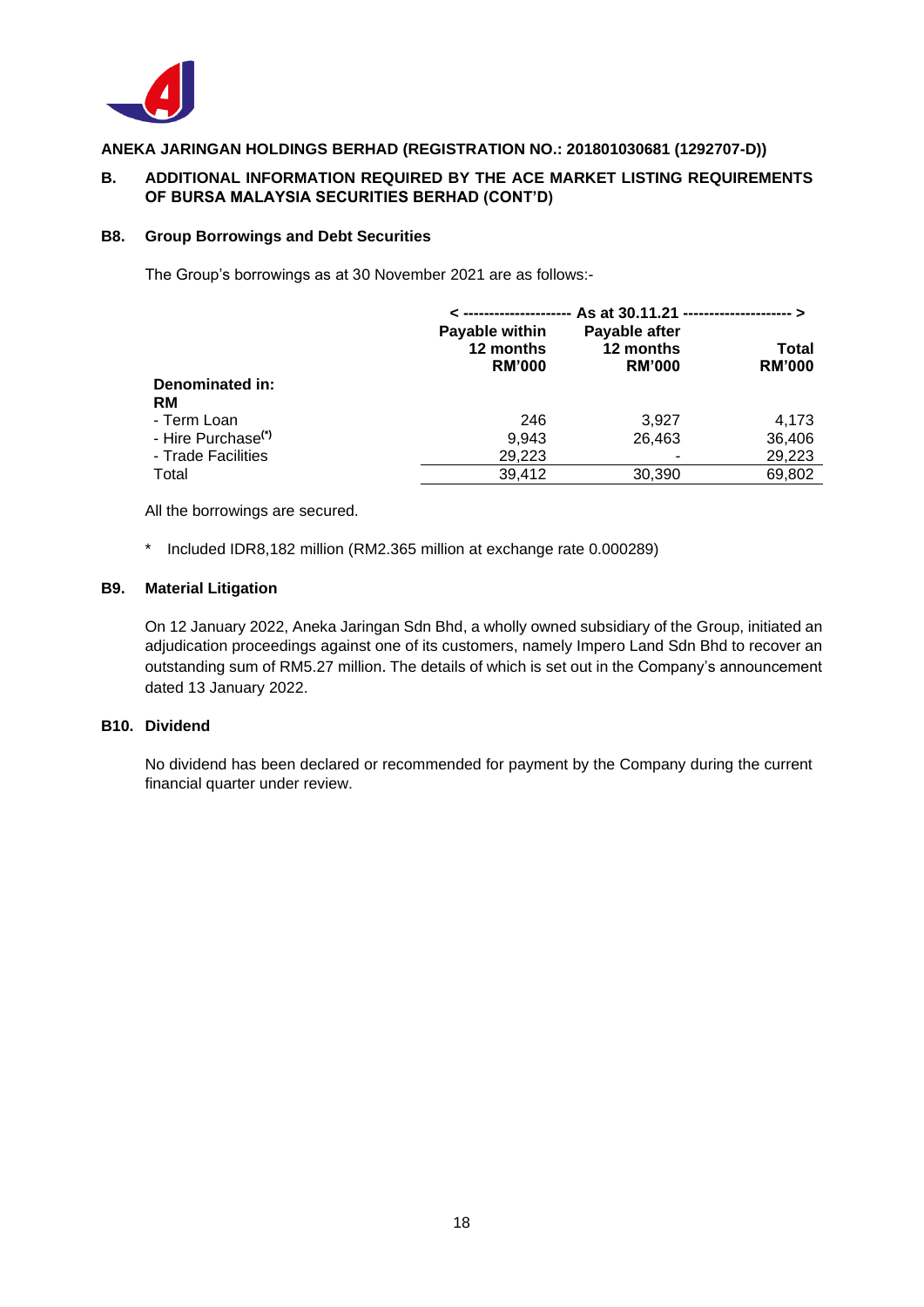

### **B. ADDITIONAL INFORMATION REQUIRED BY THE ACE MARKET LISTING REQUIREMENTS OF BURSA MALAYSIA SECURITIES BERHAD (CONT'D)**

#### **B11. Loss Per Share**

The basic and diluted loss per share for the current financial quarter and year to date are computed as follows:-

|                                                                                        | <b>INDIVIDUAL QUARTER</b>                       |                                                                                               | <b>CUMULATIVE QUARTER</b>                       |                                                    |  |
|----------------------------------------------------------------------------------------|-------------------------------------------------|-----------------------------------------------------------------------------------------------|-------------------------------------------------|----------------------------------------------------|--|
|                                                                                        | <b>CURRENT</b><br><b>YEAR</b><br><b>QUARTER</b> | <b>PRECEDING</b><br><b>YEAR</b><br><b>CORRESPON-</b><br><b>DING</b><br>QUARTER <sup>(1)</sup> | <b>CURRENT</b><br><b>YEAR TO</b><br><b>DATE</b> | <b>PRECEDING</b><br><b>YEAR TO</b><br>$DATE^{(1)}$ |  |
|                                                                                        | 30.11.21                                        | 30.11.20                                                                                      | 30.11.21                                        | 30.11.20                                           |  |
| (Loss) / Profit after<br>taxation attributable to<br>owners of the Company<br>(RM'000) | (5,644)                                         | (464)                                                                                         | (5,644)                                         | (464)                                              |  |
| Weighted average<br>number of shares in<br>issue ('000)                                | 538,100                                         | 461,237                                                                                       | 538,100                                         | 461,237                                            |  |
|                                                                                        |                                                 |                                                                                               |                                                 |                                                    |  |
| Basic and diluted (loss) /<br>earnings per share (sen)                                 | (1.05)                                          | (0.10)                                                                                        | (1.05)                                          | (0.10)                                             |  |

#### **Notes:**

(1) The basic loss per share is computed based on loss after taxation attributable to the owners of the Company and divided by the weighted average number of ordinary shares in issue as at 30 November 2020. The diluted loss per share is equivalent to the basic loss per share as the Company does not have any convertible securities outstanding.